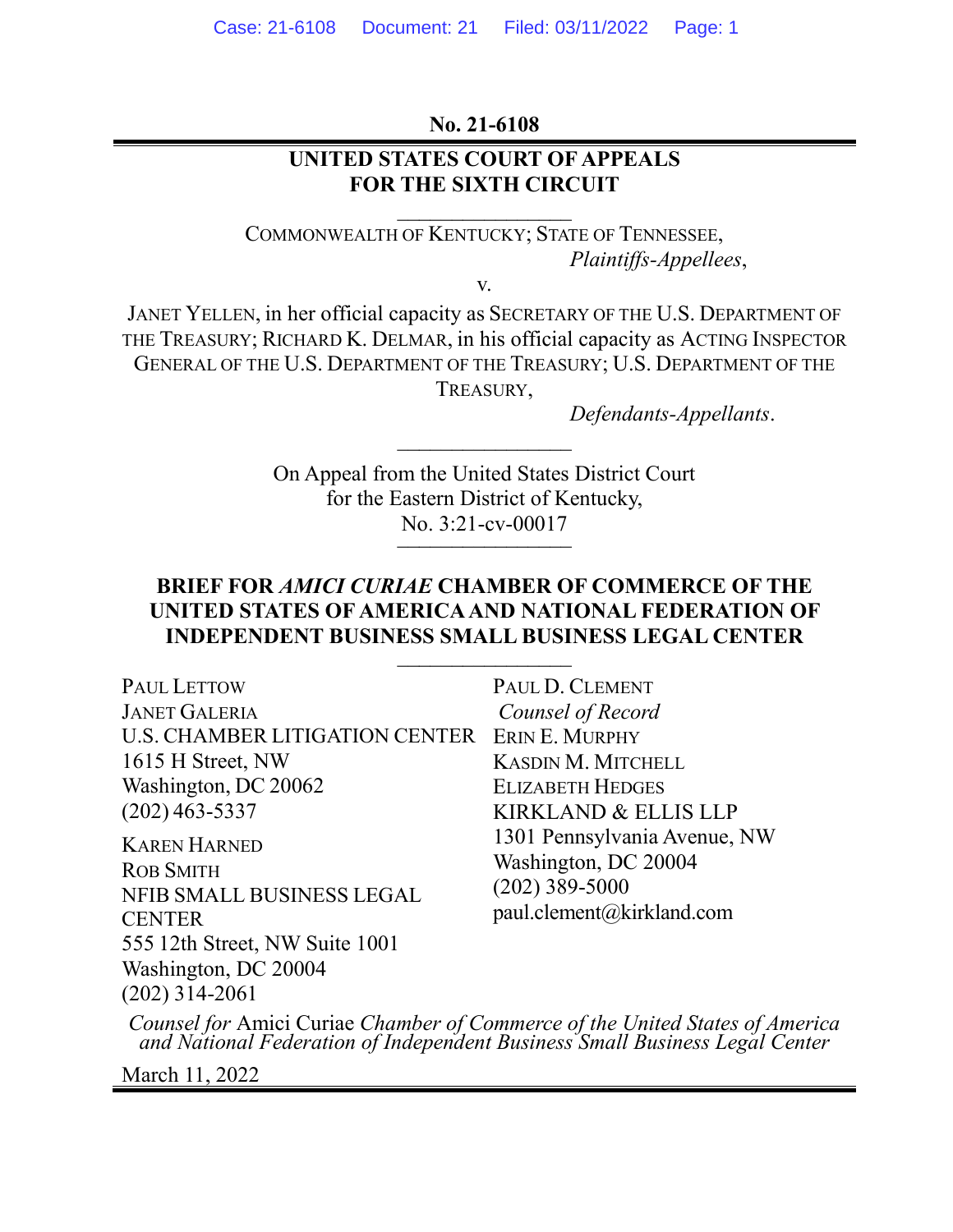## **CORPORATE DISCLOSURE STATEMENT**

<span id="page-1-0"></span>The Chamber of Commerce of the United States of America is a nonprofit, tax-exempt organization incorporated in the District of Columbia. The National Federation of Independent Business Small Business Legal Center is a 501(c)(3) public interest law firm and is affiliated with the National Federation of Independent Business, a 501(c)(6) business association. Neither the Chamber of Commerce of the United States of America nor the National Federation of Independent Business has a parent corporation, nor does any publicly held corporation own 10% or more of their stock. No publicly held corporation or its affiliate that is not a party to this case or appearing as *amici curiae* has a substantial financial interest in the outcome of this litigation by reason of insurance, a franchise agreement, or an indemnity agreement.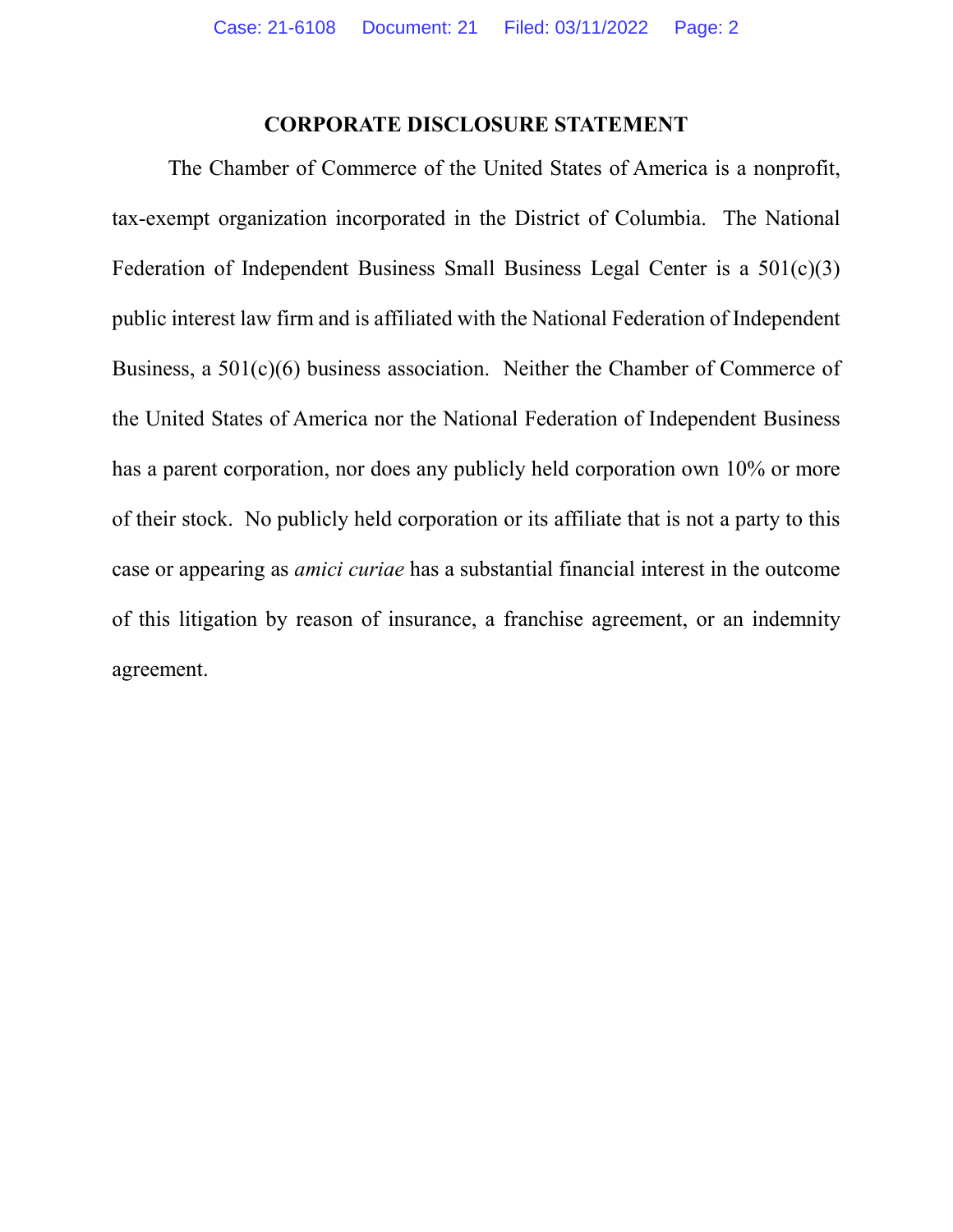# **TABLE OF CONTENTS**

| II. Left Standing, The Tax Mandate Will Have Dire Consequences 18 |  |
|-------------------------------------------------------------------|--|
|                                                                   |  |
| <b>CERTIFICATE OF COMPLIANCE</b>                                  |  |
| <b>CERTIFICATE OF SERVICE</b>                                     |  |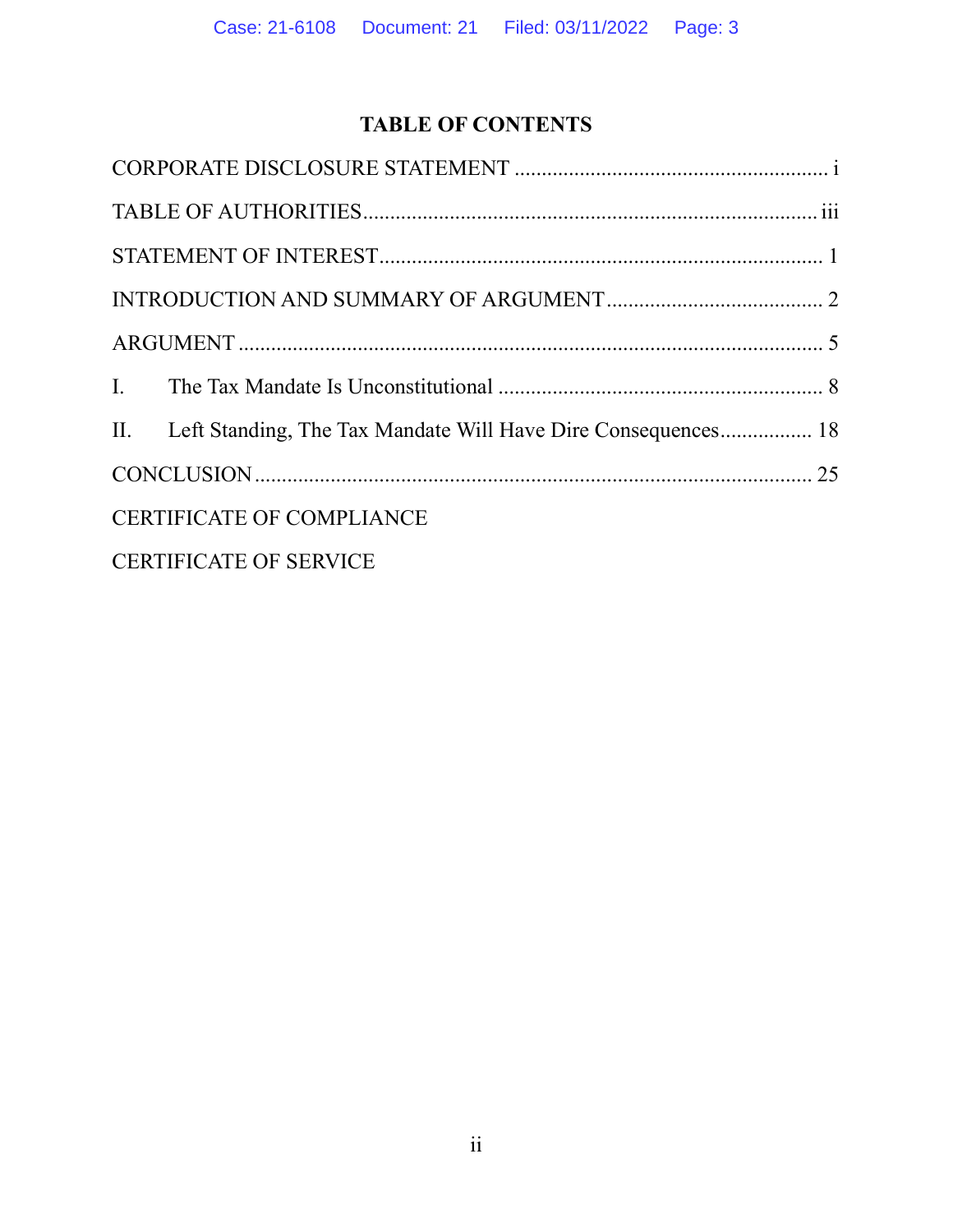# **TABLE OF AUTHORITIES**

# <span id="page-3-0"></span>**Cases**

| Arlington Cent. Sch. Dist. Bd. of Educ. v. Murphy,                                   |
|--------------------------------------------------------------------------------------|
| Bond v. United States,                                                               |
| City of Philadelphia v. Sessions,                                                    |
| Coyle v. Smith,                                                                      |
| Dep't of Revenue v. ACF Indus., Inc.,                                                |
| Dows v. City of Chicago,                                                             |
| Free Enter. Fund v. PCAOB,                                                           |
| G & V Lounge, Inc. v. Mich. Liquor Control Comm'n,                                   |
| Gibbons v. Ogden,                                                                    |
| Kentucky v. Yellen,<br>F.Supp.3d , 2021 WL 4394249 (E.D. Ky. Sept. 24, 2021)  passim |
| M'Culloch v. Maryland,                                                               |
| Nat'l Fed'n of Indep. Bus. v. Sebelius,                                              |
| New York v. United States,                                                           |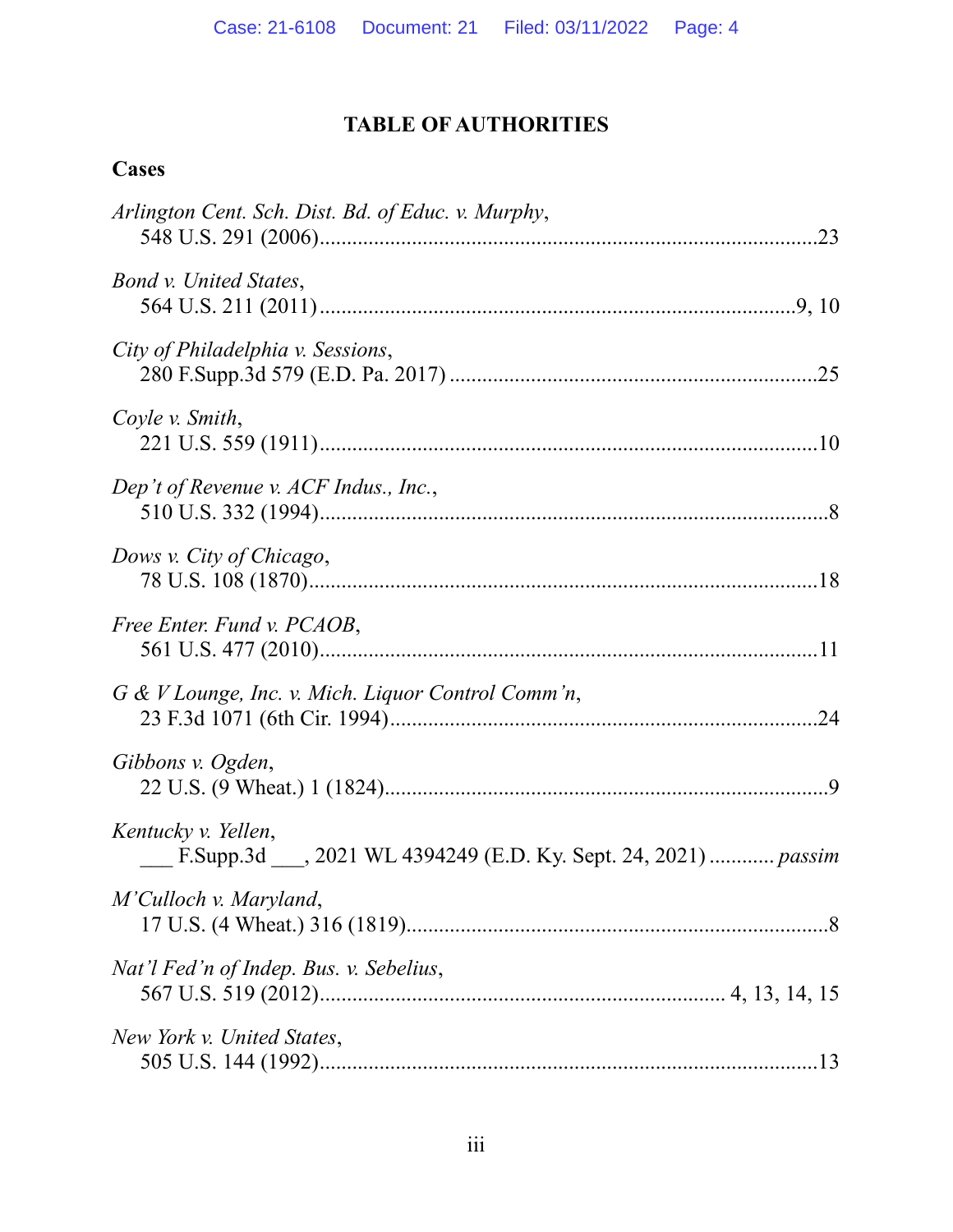| $NFIB$ v. $OSHA$ ,                    |  |
|---------------------------------------|--|
| Ohio v. Yellen,                       |  |
| Plaut v. Spendthrift Farm, Inc.,      |  |
| Providence Bank v. Billings,          |  |
| South Dakota v. Dole,                 |  |
| Steward Mach. Co. v. Davis,           |  |
| <b>Constitutional Provisions</b>      |  |
|                                       |  |
|                                       |  |
|                                       |  |
|                                       |  |
| <b>Legislative Materials</b>          |  |
| Am. Sub. H.B. 110, 134th Gen. Assemb. |  |
|                                       |  |
|                                       |  |
|                                       |  |
|                                       |  |
|                                       |  |
|                                       |  |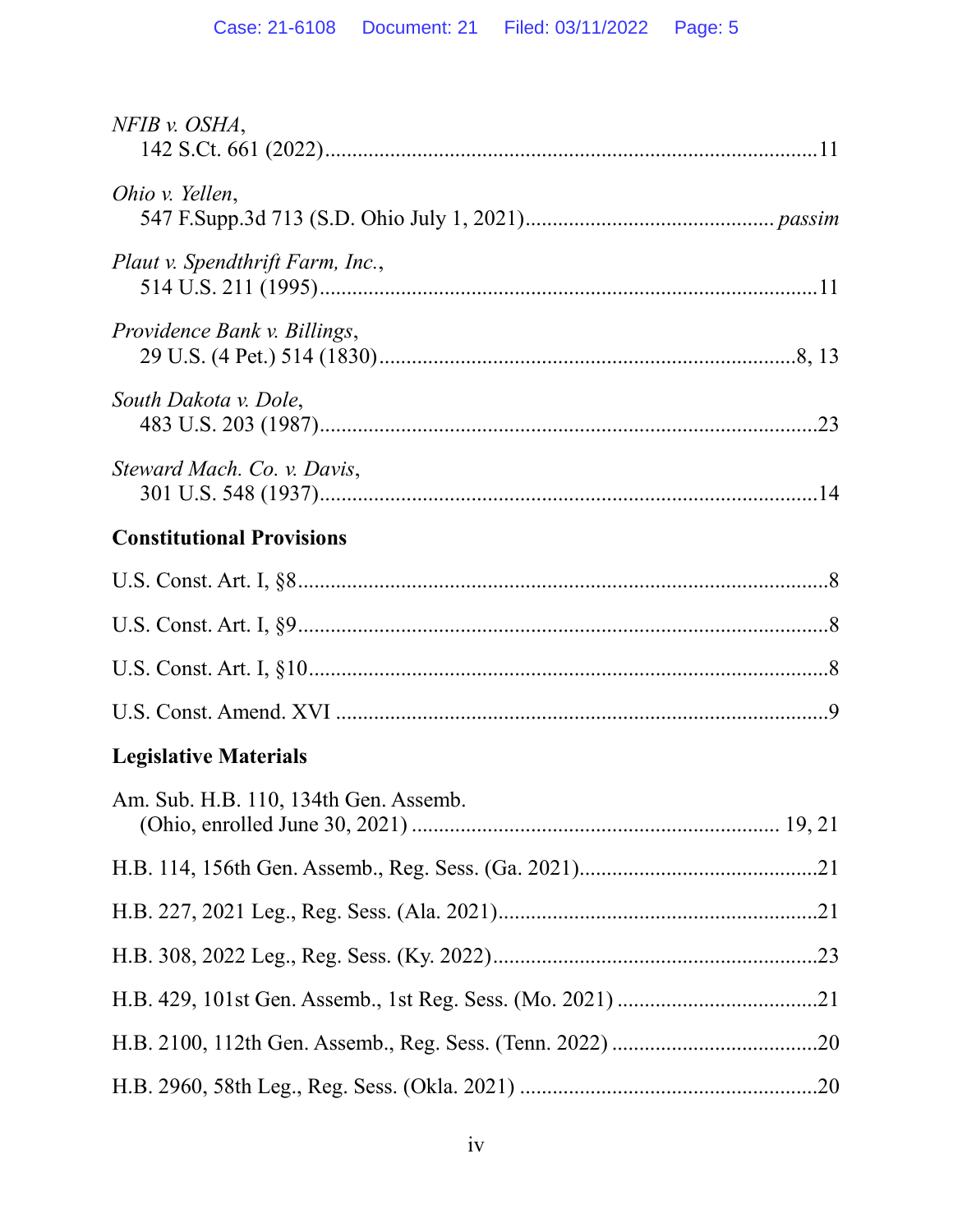| <b>Regulations</b>                                                                                                                  |    |
|-------------------------------------------------------------------------------------------------------------------------------------|----|
| Coronavirus State and Loc. Fiscal Recovery Funds,                                                                                   |    |
| Coronavirus State and Loc. Fiscal Recovery Funds,                                                                                   |    |
| <b>Other Authorities</b>                                                                                                            |    |
| Alex Sherman, Five Charts That Show How COVID-19 Stopped the<br>U.S. Economy In Its Tracks, CNBC (Mar. 11, 2021),                   |    |
| Am. Hotel & Lodging Ass'n, The Year of the "New" Traveler (2022),                                                                   |    |
| Anne Sraders & Lance Lambert, <i>Nearly 100,000 Establishments That</i><br>Temporarily Shut Down Due to the Pandemic Are Now Out of |    |
| Anshu Siripurapu & Jonathan Masters, How COVID-19 Is Harming<br>State and City Budgets, Council on Foreign Relations                |    |
| Bethany Blankley, Texas Lawmakers to Consider Property Tax Relief<br><i>Measures</i> , The Center Square (July 12, 2021),           | 24 |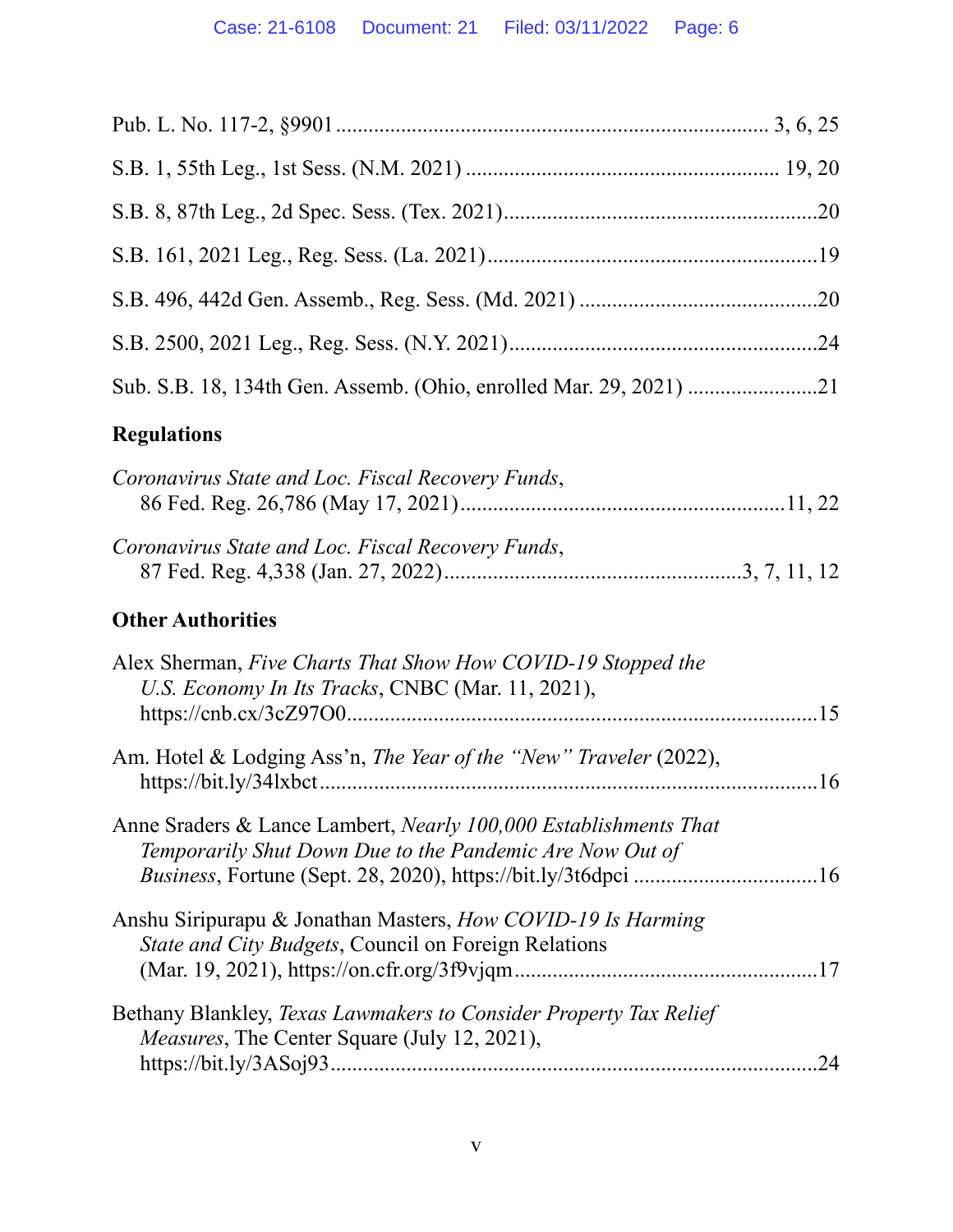| Br. of State of Ohio, Yellen v. State of Ohio, No. 21-3787                                                                            |     |
|---------------------------------------------------------------------------------------------------------------------------------------|-----|
| Comment from Almy, Rep. Susan, Coronavirus State and Local<br><i>Fiscal Recovery Funds</i> , Regulations.gov (June 29, 2021),         | .22 |
| Complaint ¶11, Arizona v. Yellen, No. 2:21-cv-00514-DJH                                                                               |     |
| Congressional Rsch. Serv., Global Economic Effects of COVID-19                                                                        |     |
| Econ. Policy Inst., State Jobs and Unemployment (Dec. 2021),                                                                          |     |
| Erin Huffer & Aravind Boddupalli, The Leisure & Hospitality Sector<br>Has an Employment Crisis-and It Might Be Getting Worse, Urb.    |     |
| How the COVID-19 Pandemic is Transforming State Budgets, Urb.                                                                         |     |
| Jack M. Mintz, Tax Policy and Fiscal Sustainability Post-Covid,                                                                       |     |
| Jack Reagan, Reporting Requirements for the American Rescue Plan<br>Act Money-What Cities and Counties Should Consider, Am. City      |     |
| Jared Walczak, Four Questions Treasury Must Answer About the State<br>Tax Cut Prohibition in the American Rescue Plan Act, Tax Found. |     |
| Linda Gandee, Avon to Receive Almost \$4.6 Million From the<br>American Rescue Plan Act of 2021, Cleveland.com (June 14,              | .23 |
| Malea Martin, As Cities Await Finalized American Rescue Plan Act<br>Guidelines, Some Funding Decisions Remain in Limbo, Santa         |     |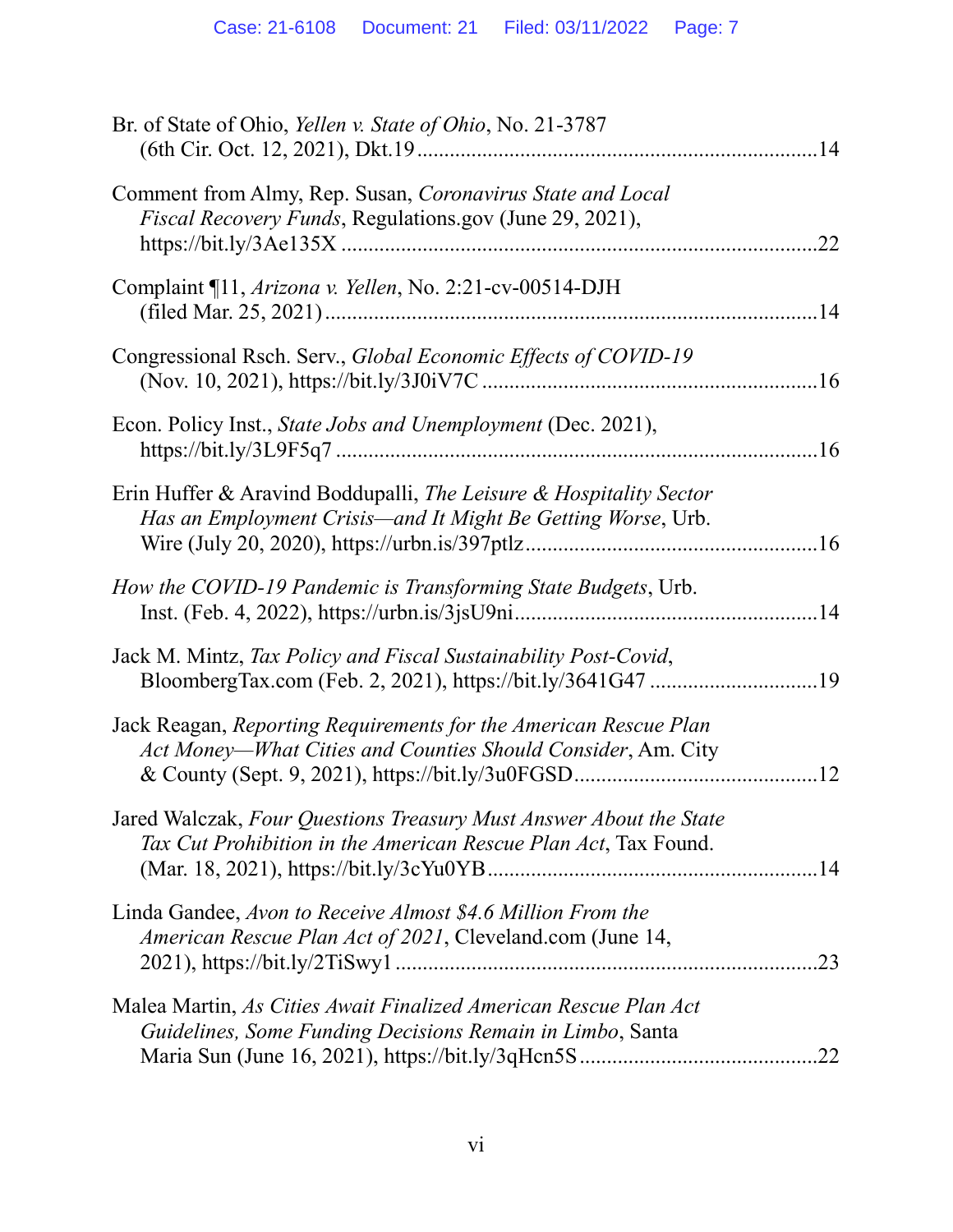| Nat'l Restaurant Ass'n, 2022 State of the Restaurant Industry (Jan. 31,                                                              |     |
|--------------------------------------------------------------------------------------------------------------------------------------|-----|
| Nat'l Restaurant Ass'n, Most Restaurants Remained Understaffed in                                                                    |     |
| Nat'l Restaurant Ass'n, Restaurants Added More Than 100,000 Jobs                                                                     |     |
| NFIB Rsch. Ctr., Covid-19 Small Business Survey (21) (Jan. 13,                                                                       |     |
| Office of Gov. Gavin Newsom, Governor Newsom Signs Legislative<br>Package Providing Urgent Relief to Californians Experiencing       |     |
| Office of Gov. Larry Hogan, The RELIEF Act of 2021,                                                                                  | .20 |
| Ohio Dep't of Dev., Ohio Rural Business Growth Program,                                                                              |     |
| Patrick Gleason, How Senator Joe Manchin's Move To Block Tax<br>Relief in His Own State Costs All U.S. Taxpayers, Forbes (Mar. 16,   | .25 |
| Paul Davidson, Vaccines Could Help Steady Economy; Yet Pandemic<br>Isn't Over, Effects Are Likely to Linger, USA Today (Dec. 31,     | .16 |
| Press Release, President Biden Announces American Rescue Plan,                                                                       |     |
| Rachel Robinson, Midland Co. Hires Law Firm to Plan How to Use<br>American Rescue Plan Act Funds, NewsWest9.com (Jan. 24,            | .23 |
| Stacey Barchenger, States Have Billions of Dollars from the American<br>Rescue Plan. Now They Have to Spend It, NorthJersey.com (May |     |
| State-by-State: Hotel Revenue, Tax and Job Loss, Am. Hotel &                                                                         |     |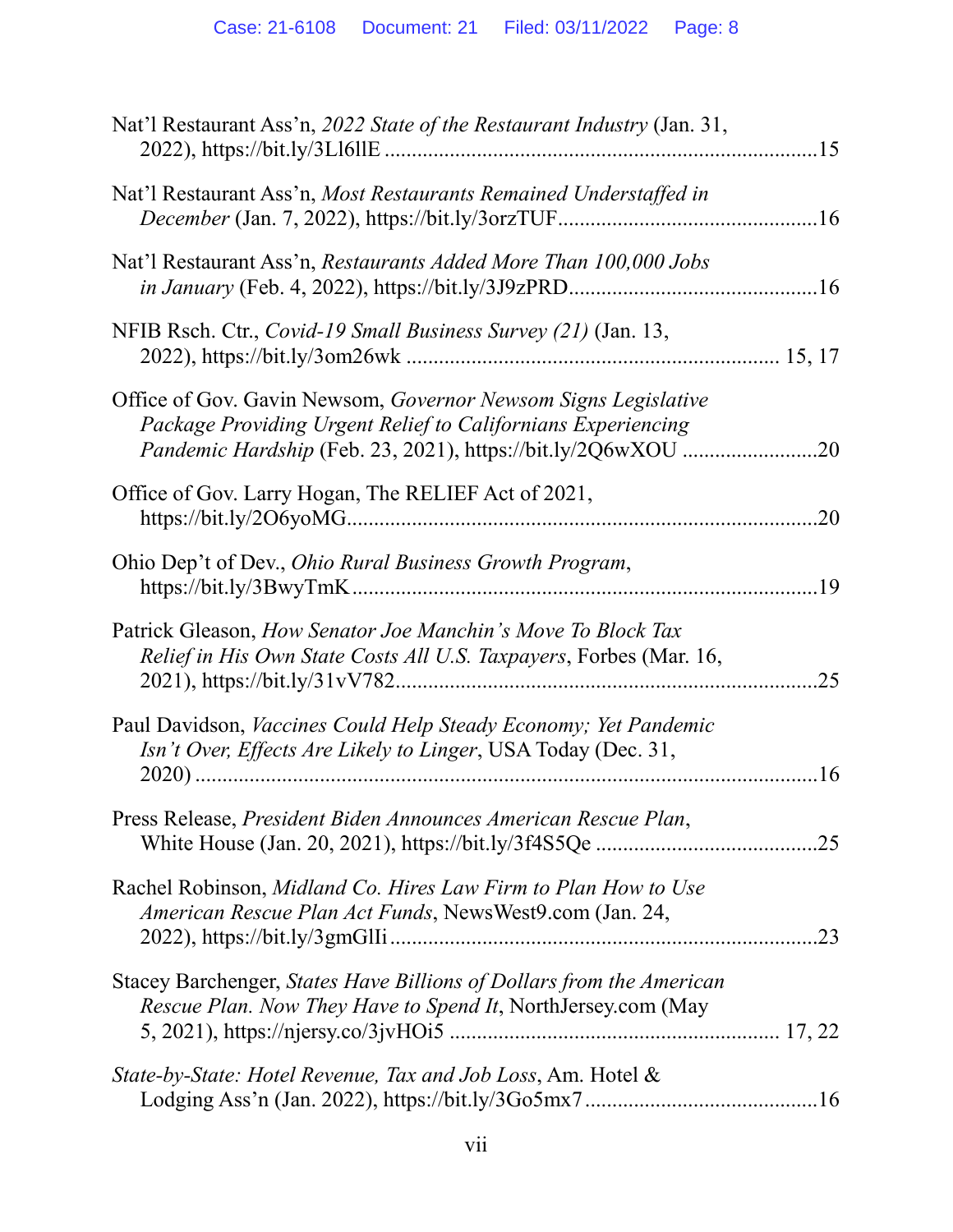| U.S. Bureau of Labor Statistics, All Employees, Total Nonfarm<br>(PAYEMS), FRED, Fed. Rsrv. Bank of St. Louis (Mar. 4, 2022), | . 16 |
|-------------------------------------------------------------------------------------------------------------------------------|------|
| U.S. Census Bureau, Quarterly Summary of State and Government<br>Tax Revenue for Third Quarter 2021 (Dec. 16, 2021),          |      |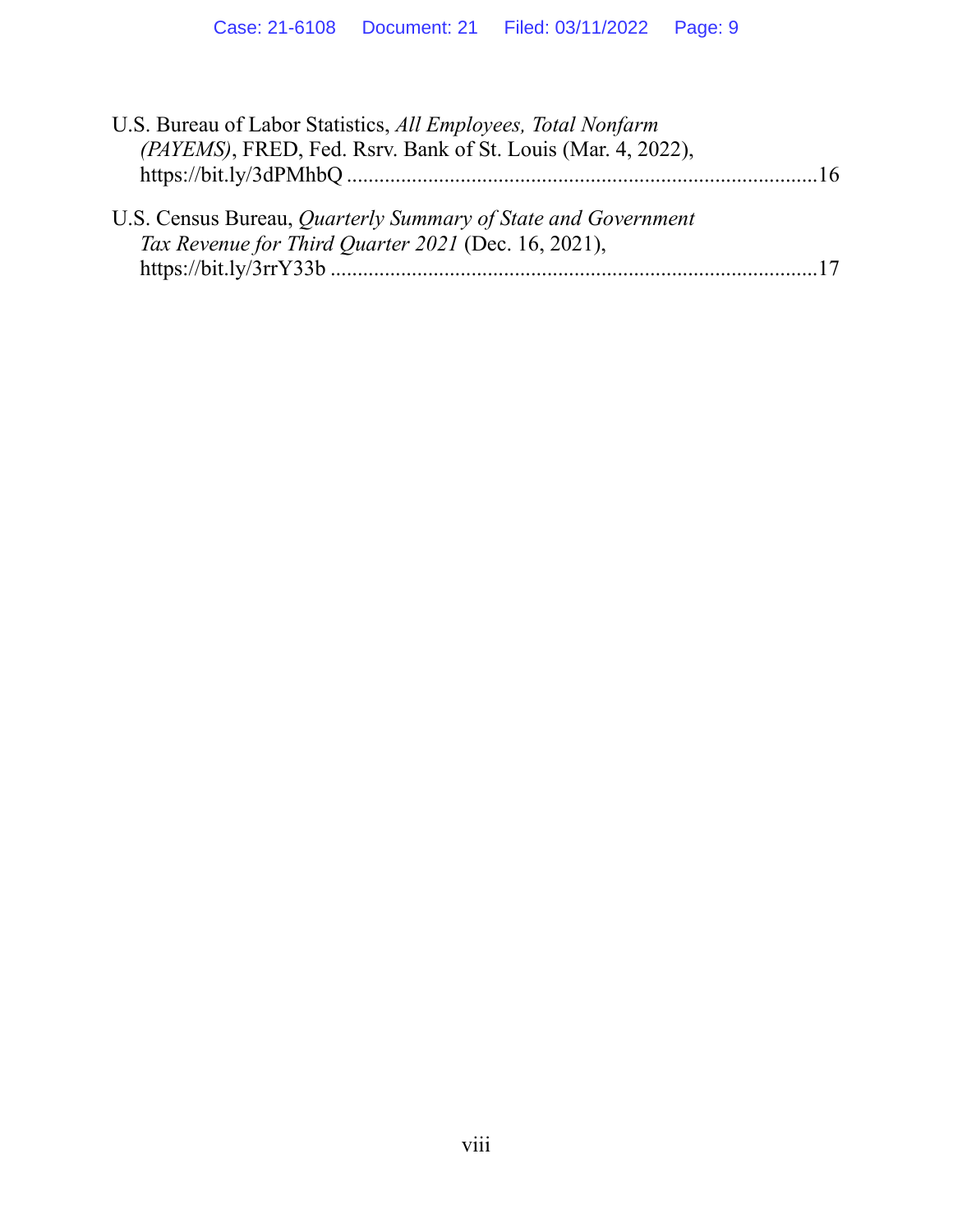## **STATEMENT OF INTEREST**

<span id="page-9-0"></span>Founded in 1912, the Chamber of Commerce of the United States of America (the "Chamber") is the world's largest business federation. It directly represents approximately 300,000 members and indirectly represents the interests of more than 3 million companies and professional organizations of every size, in every economic sector, and from every region of the country. An important function of the Chamber is to represent the interests of its members by participating as a litigant or *amicus curiae* in cases involving issues of concern to American businesses, such as this one.

The National Federation of Independent Business ("NFIB") is the nation's leading small business association. Its membership spans the spectrum of business operations, ranging from sole proprietor enterprises to firms with hundreds of employees. Founded in 1943 as a nonprofit, nonpartisan organization, NFIB's mission is to promote and protect the right of its members to own, operate, and grow their businesses. The NFIB Small Business Legal Center ("Legal Center") is a nonprofit, public interest law firm established to provide legal resources and be the voice for small businesses in the nation's courts through representation on issues of public interest affecting small businesses. To fulfill its role as the voice for small business, the Legal Center frequently files *amicus* briefs in cases that will impact small businesses.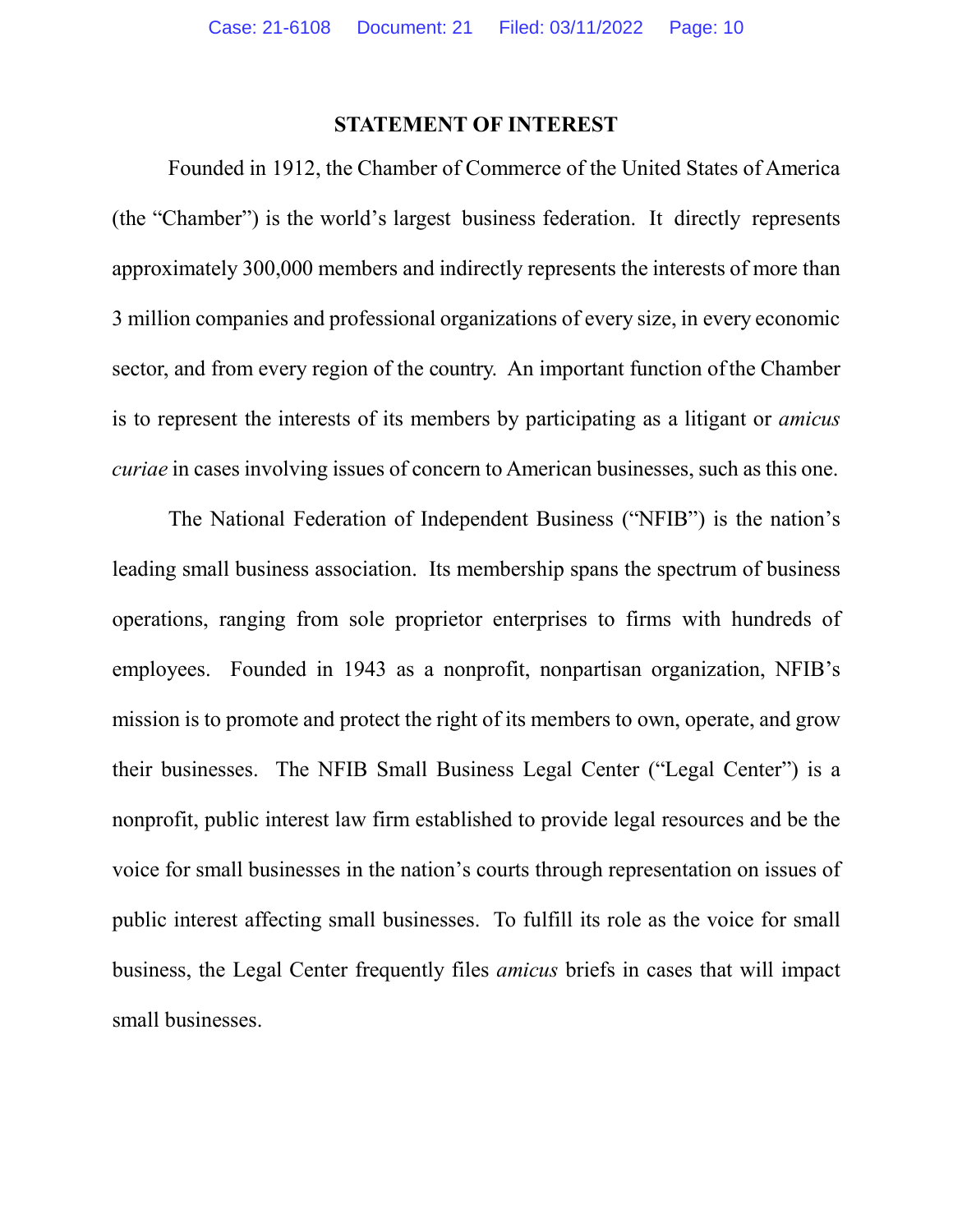*Amici* have a strong interest in this case, as the tax mandate poses a grave threat both to structural principles of federalism and separation of powers that have well-served the Nation and to the economic vitality of U.S. businesses. *Amici* are concerned that the tax mandate will hobble States seeking to ease tax burdens on businesses of all sizes and industries that have been substantially harmed through no fault of their own, but instead from government closures and restrictions imposed on them due to the pandemic. The tax mandate will undoubtedly stifle innovation in the States by limiting their options to support economic activity, which are critical to their businesses' economic recovery and the general well-being of businesses and their employees. For these reasons and others described below, *amici* respectfully urge this Court to affirm the permanent injunction. [1](#page-10-1)

#### **INTRODUCTION AND SUMMARY OF ARGUMENT**

<span id="page-10-0"></span>The novel tax mandate at the heart of this case is unprecedented and unconstitutional—and has now twice been permanently enjoined in this Circuit, including by the court below. *See Kentucky v. Yellen*, \_\_\_ F.Supp.3d \_\_\_, 2021 WL 4394249, at \*4 (E.D. Ky. Sept. 24, 2021); *Ohio v. Yellen*, 547 F.Supp.3d 713, 733- 34 (S.D. Ohio July 1, 2021).Never in the history of the Republic has the federal government conditioned the receipt of federal funds on a State's surrender of its

<span id="page-10-1"></span> $<sup>1</sup>$  No party or counsel for any party authored this brief in whole or in part, and no one other</sup> than the *amici*, their members, or their counsel made a monetary contribution intended to fund the preparation or submission of this brief. The parties have consented to the filing of this *amici* brief.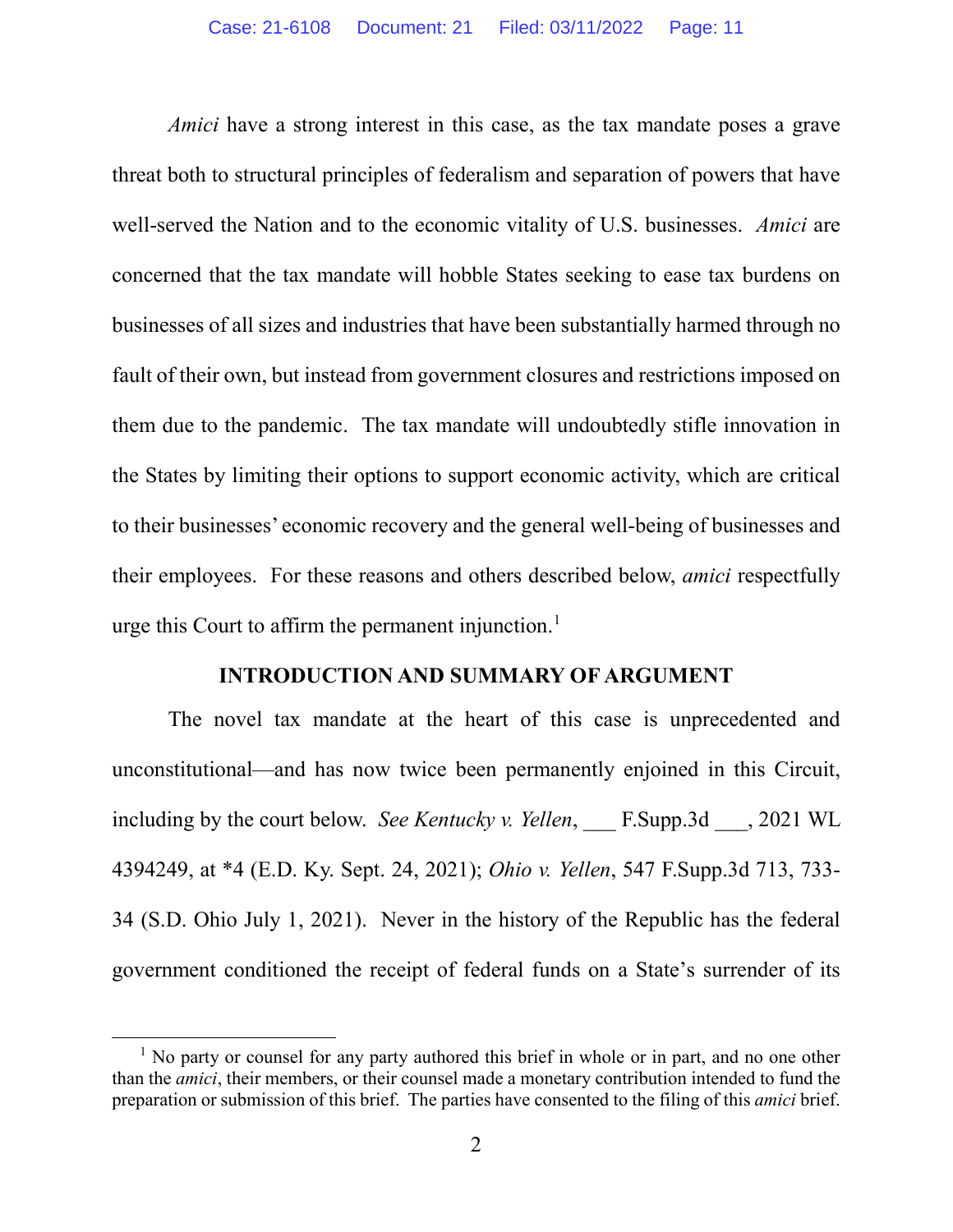power to control its own tax policies. It is beyond question that Congress cannot dictate state tax policy directly, and such an intrusion into core matters of state sovereignty is ultra vires even as a condition on federal funds. Congress has resisted the temptation to impose such a condition for over two centuries, not out of selfrestraint, but because it lacks the power to do so. And at a bare minimum, Congress cannot coerce States into surrendering such a core aspect of sovereignty with an offer they cannot refuse—a massive federal relief package, ultimately funded by the States' own taxpayers, in the aftermath of a global pandemic.

In the American Rescue Plan Act of 2021 ("ARPA"), Congress has made \$195.3 billion in taxpayer dollars—i.e., money collected from the States' citizens available to States if and only if States agree not to pass any laws or take any administrative actions that decrease their net revenue, whether that decrease comes through tax credits, rebates, reductions in tax rates, or new or expanded deductions. Pub. L. No. 117-2, §9901(b)(3)(A). And under the final rule recently promulgated by the Treasury Department, the net revenue baseline is measured for the next three years against a State's revenues from 2019. *See Coronavirus State and Loc. Fiscal Recovery Funds*, 87 Fed. Reg. 4,338, 4,423, 4,452 (Jan. 27, 2022) (to be codified at 31 C.F.R. pt. 35). For most States, the massive amount of funds available under ARPA—nearly 20% of state government revenues nationwide—eclipses even the extraordinary volume of Medicaid funding held to be coercive under *National*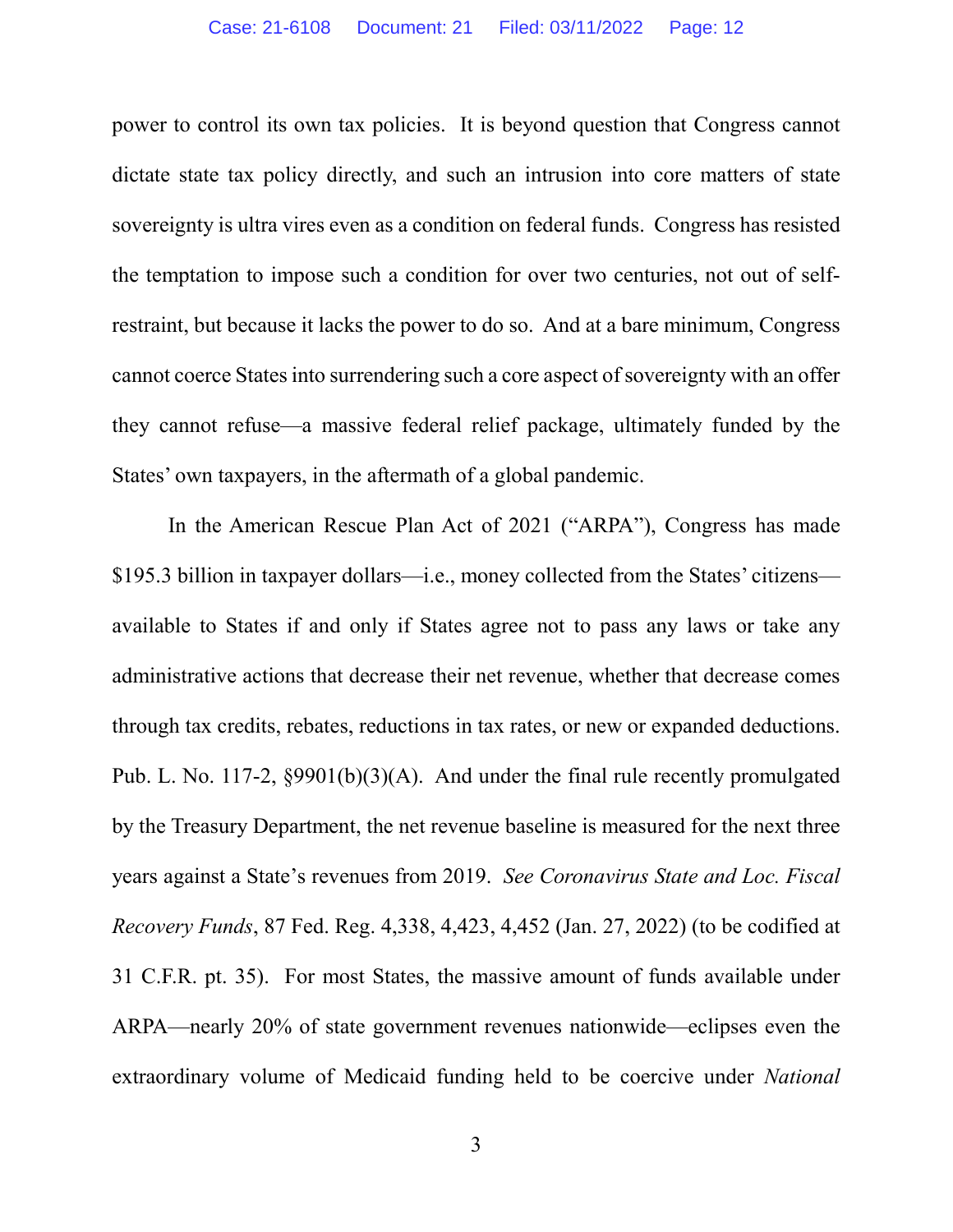*Federation of Independent Business v. Sebelius* ("*NFIB v. Sebelius*"), 567 U.S. 519, 581-82, 588 (2012). As the district court observed in this case, "refusing to accede to the conditions set out in [the tax mandate] is not a realistic option." *Kentucky*, 2021 WL 4394249, at \*4. And the coercion is even more acute here given that the entire point of ARPA is to help alleviate the effects of a once-in-a-lifetime global pandemic that threw many States and their residents into financial shock. The notion that a State could refuse such a massive amount of federal relief money raised from its own taxpaying citizenry in these extraordinary times is fanciful. In effect, then, Congress has commandeered the tax power of the States—something it plainly lacks the power to do.

Without a permanent injunction, the mandate will continue to irreparably harm plaintiffs Kentucky and Tennessee and other States, imperiling their efforts to implement revenue-related measures to foster a healthy business community and promote recovery from COVID-19's economic devastation, which disproportionately harmed certain industries and carried particularly harsh effects for small businesses. *See Kentucky*, 2021 WL 4394249, at \*5. Many States have recently enacted legislation to help businesses, and the economy as a whole, recover. These measures, which include new tax deductions and credits for restaurants and small businesses, reductions in corporate tax rates, and fee waivers for eating and drinking establishments, are designed to jump-start recovery. Under ARPA,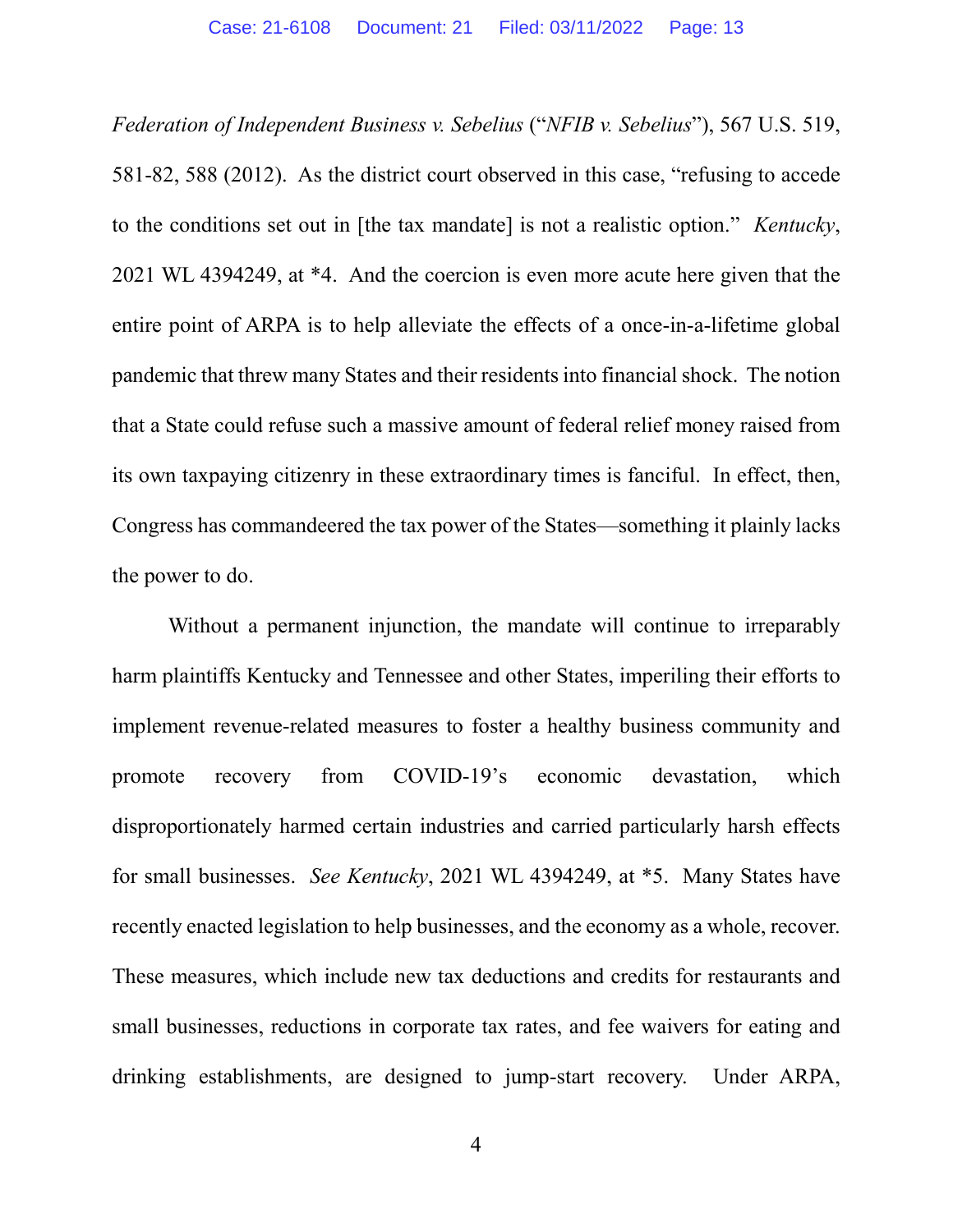however, these measures may subject the States to a Treasury recoupment action if they correspond to a short-term revenue decrease. The threat of such adverse action will constrain State policymaking now and in future legislative sessions. *See Ohio*, 547 F.Supp.3d at 725 ("[I]ssues regarding taxation are never completely removed from legislative consideration."). The district court correctly determined that the tax mandate irreparably harms States, as well as their citizens and the businesses operating within them, while any contrary federal interest is minimal, if not entirely ultra vires. The Court should affirm the permanent injunction of this unprecedented and patently unconstitutional prohibition.

#### **ARGUMENT**

<span id="page-13-0"></span>ARPA offers approximately \$195 billion to States to aid the States' and their residents' financial recovery from the COVID-19 pandemic. Like most spending power legislation, the Act expressly enumerates the purposes to which States may put those funds. States may use the money to: (a) "respond to the public health emergency with respect to [COVID-19] or its negative economic impacts, including assistance to households, small businesses, and nonprofits, or aid to impacted industries such as tourism, travel, and hospitality"; (b) "respond to workers performing essential work" during the pandemic by providing premium pay or grants; (c) provide government services "to the extent of the reduction" in local revenue "due to [COVID-19] relative to revenues collected in the most recent full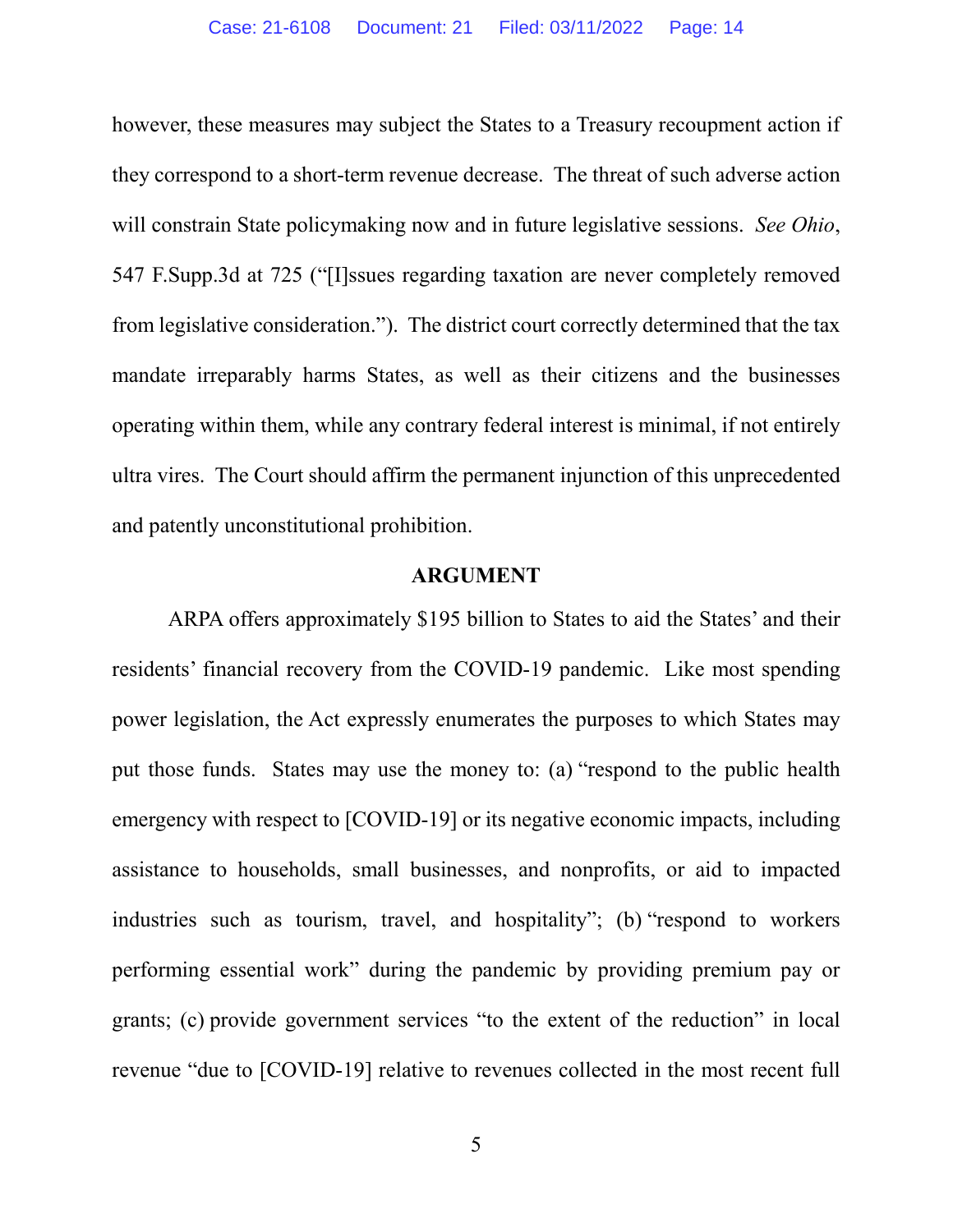fiscal year … prior to the emergency"; and (d) "make necessary investments in water, sewer, or broadband infrastructure." Pub. L. No. 117-2, §9901(c)(1)(A)-(D).

In addition to those conditions, the Act includes a section titled "further restriction" on the "use of funds." *Id.* §9901(c)(2) (capitalization altered). One such restriction provides:

A State or territory shall not use the funds provided under this section or transferred pursuant to section  $603(c)(4)$  to either directly or indirectly offset a reduction in the net tax revenue of such State or territory resulting from a change in law, regulation, or administrative interpretation during the covered period that reduces any tax (by providing for a reduction in a rate, a rebate, a deduction, a credit, or otherwise) or delays the imposition of any tax or tax increase.

*Id.* §9901(c)(2)(A). If a State violates that prohibition, it must repay the funds in "an amount equal to the amount of funds used in violation" of the Act. *Id*. §9901(e). The Act also prohibits States from using the funds for "deposit into any pension fund." *Id*. §9901(c)(2)(B).

By its plain terms, the tax mandate is breathtakingly broad. As the U.S. District Court for the Southern District of Ohio noted in its order permanently enjoining the provisions, "[b]ased on the Tax Mandate's language, the Secretary could deem essentially *any* reduction in the rate of any one or more state taxes even if other tax rates were increased—to be a 'change in [tax] laws' that results in an 'indirect[] offset [of] a reduction in [a State's] net tax revenues.'" *Ohio*, 547 F.Supp.3d at 733 (first three alterations and emphasis in original) (citation omitted).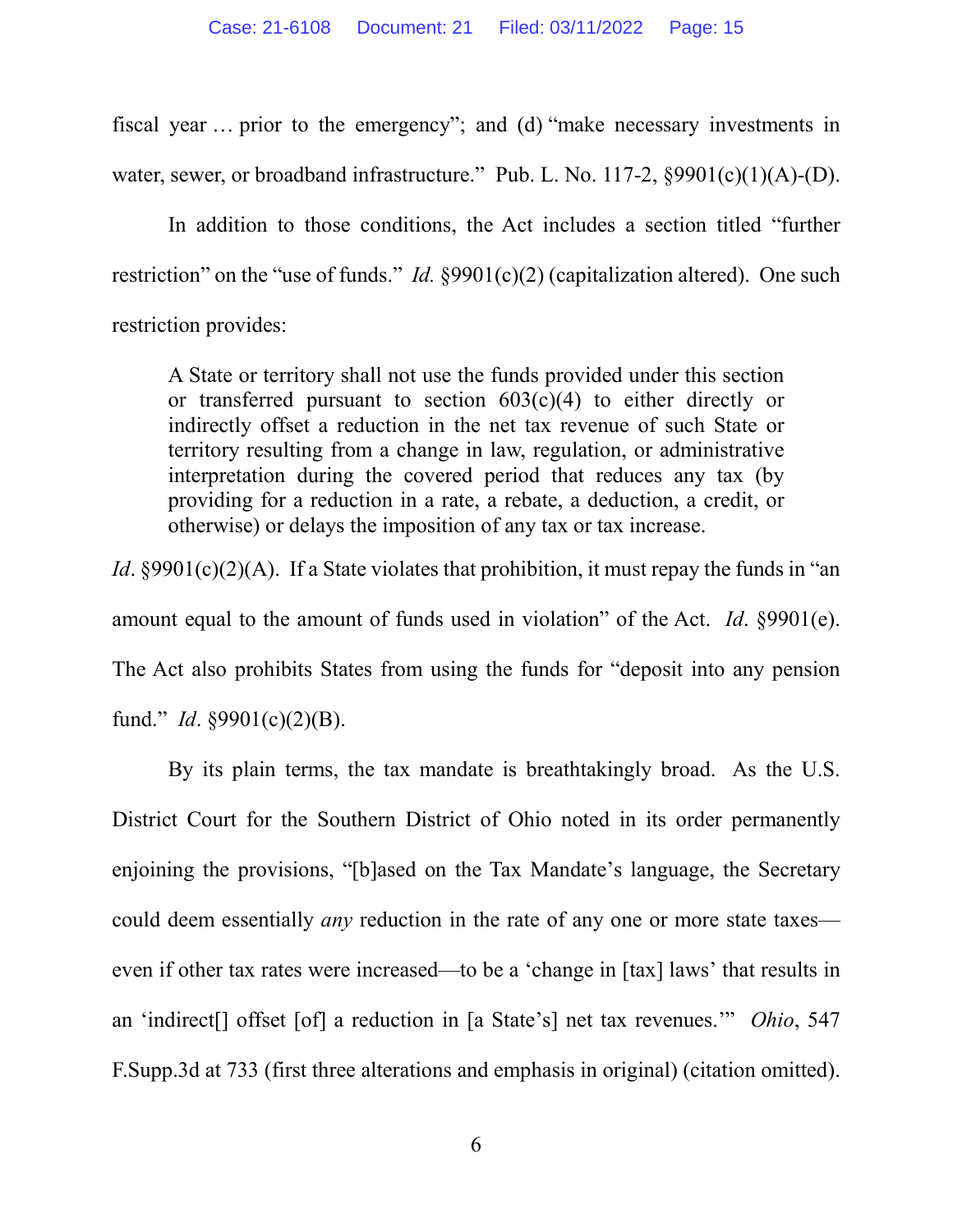By prohibiting funds from "indirectly" offsetting a decrease in state revenue, the provision appears to reach any action that effects a reduction in rate, rebate, deduction, or credit, regardless of whether any federal funds were used to finance that tax measure. It also appears to preclude any state official from adopting any pro-taxpayer interpretation of a disputed provision. The mandate even goes so far as to forbid a State to delay the imposition of a tax or tax increase, even as a hardship allowance for the pandemic's crippling financial consequences.

To be sure, Treasury purported to limit the scope of the tax mandate by promulgating an interim and then final rule that allows States to replace revenue reductions with spending cuts in "areas not being replaced by" ARPA money. 87 Fed. Reg. at 4,423. But setting aside whether "Congress can outsource to an agency the obligation to provide the answers needed to meet the Spending Clause clarity requirement," *Ohio*, 547 F.Supp.3d at 739, it is hard to see how Treasury's interpretation can be squared with ARPA's plain text—not to mention the fungible nature of money. In all events, the final rule (and the interim rule that preceded it) ultimately creates more problems than it solves. Among other things, the rule dictates that States may not decrease their net tax revenues relative to their revenues in 2019—a baseline that implicitly locks in policy choices of past legislatures and governors all the way through 2024. The rule also requires States to provide a detailed accounting of their tax measures to ensure compliance with the mandate.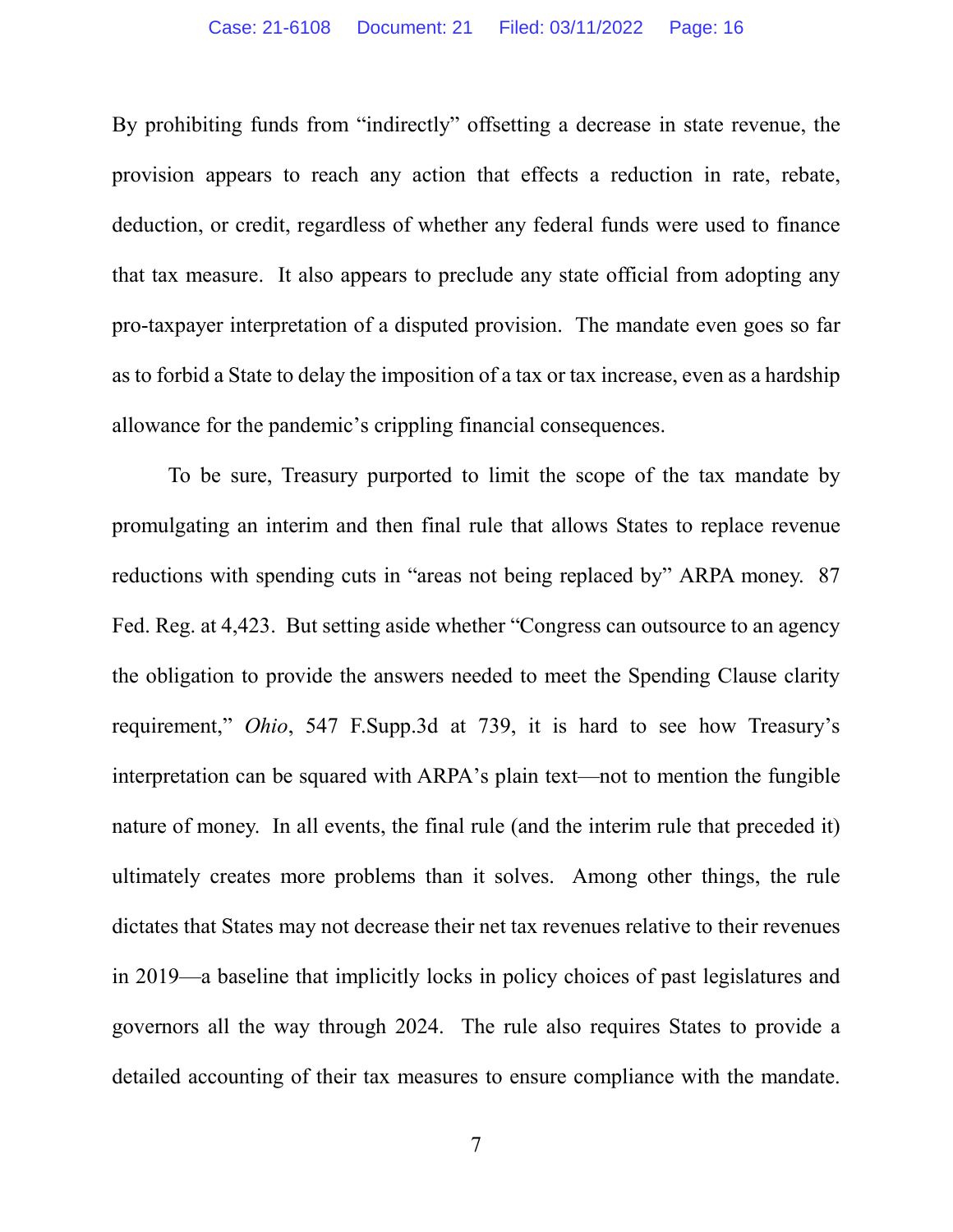That level of micromanaging a core sovereign function is unprecedented and extreme. *See id.* at 738. The only proper judicial course, as the district court determined, is to enjoin the provision.

### <span id="page-16-0"></span>**I. The Tax Mandate Is Unconstitutional.**

1. The power to tax or not to tax lies at the absolute core of sovereignty. Misguided taxes spurred the revolution that produced our Republic. Our founding document includes multiple specifications of what federal and state governments can and cannot tax. U.S. Const. Art. I, §8, cl. 1; *id*. Art. I, §9, cl. 1, 4, 5; *id*. Art. I, §10, cl. 2. Amendments reallocating the taxing power have had a profound effect on the federal-state balance. *See id*. Amend. XVI. And our earliest judicial decisions recognize that "the power to tax involves the power to destroy." *M'Culloch v. Maryland*, 17 U.S. (4 Wheat.) 316, 431 (1819).

It is no surprise, then, that the Supreme Court recognizes that the tax power is "central to state sovereignty," *Dep't of Revenue v. ACF Indus., Inc.*, 510 U.S. 332, 345 (1994), and that the "power of self government … cannot exist distinct from the power of taxation," *Providence Bank v. Billings*, 29 U.S. (4 Pet.) 514, 546, 548 (1830). Thus, it has been settled law from the Republic's earliest days that a State "alone" may, "within its own jurisdiction," "judge and determine how, in what manner, and upon what objects [the tax] power shall be exercised." *Id.* at 544. Simply put, it is difficult to conceive of a greater threat to the "integrity, dignity, and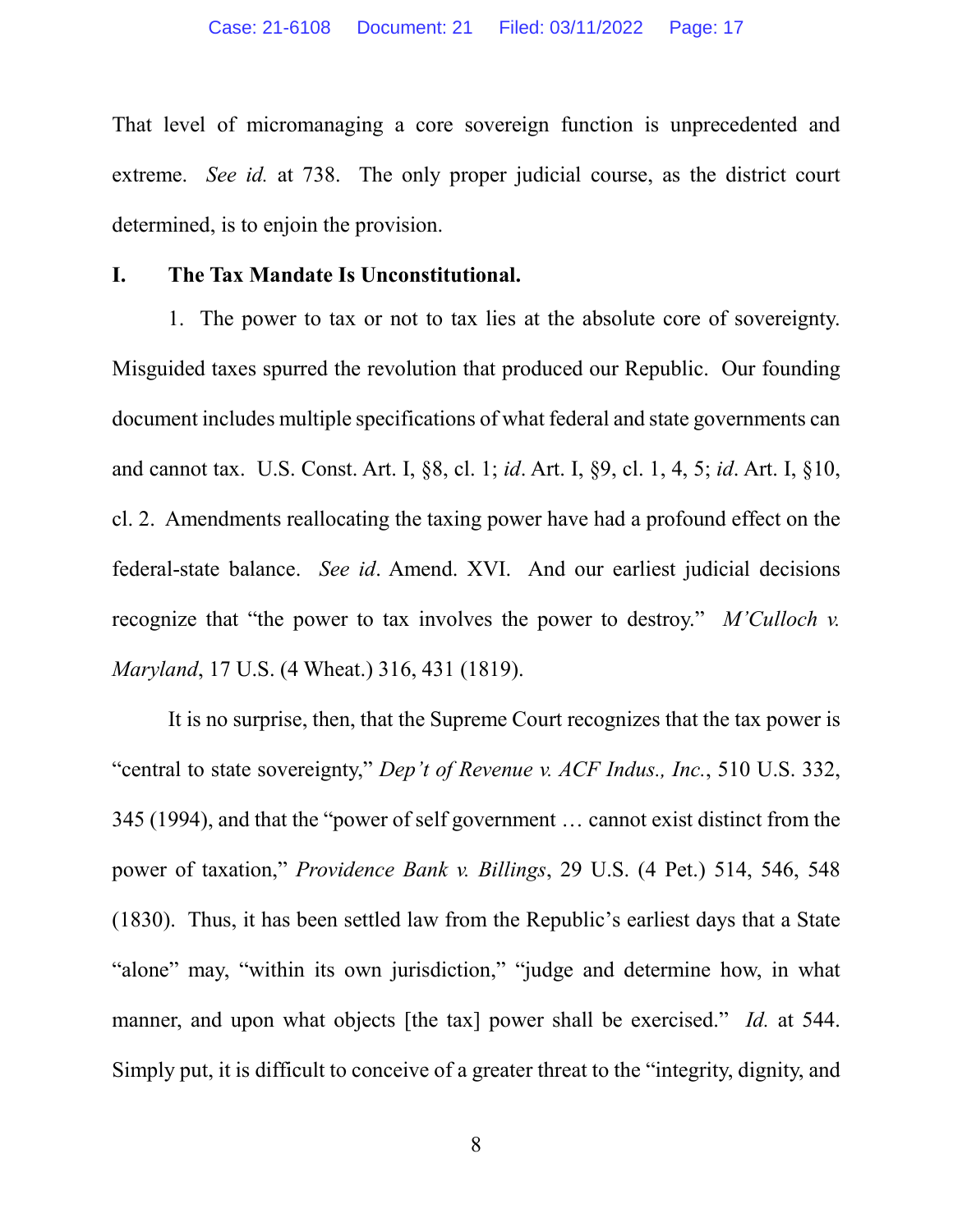residual sovereignty of the States," *Bond v. United States*, 564 U.S. 211, 221 (2011), than the loss of their tax power. Indeed, as the district court recognized, "there is no power more central to a state government's sovereignty than the power to tax." *Kentucky*, 2021 WL 4394249, at \*6; *see also Ohio*, 547 F.Supp.3d at 738 (The "power to tax" is a "core State function ... that has long been recognized as 'indispensable' to the States' very existence." (quoting *Gibbons v. Ogden*, 22 U.S. (9 Wheat.) 1, 199 (1824))).

If anything, that core attribute of state sovereignty has taken on even greater importance in the wake of the Sixteenth Amendment, which empowers the federal government to tax the income of the States' citizenry. *See* U.S. Const. Amend. XVI. Taxing citizens is a zero-sum game. No matter how many sovereigns tax them, citizens cannot be taxed more than 100%, and they begin avoiding taxable activity at far lower rates. That makes the States' power to set their own tax policy in the shadow of the Sixteenth Amendment critical not only to their ability to sustain their own governments, but also to serve as a check on the federal government's own taxing power. States may not be able to stop the federal government from taxing the income their citizens produce. But at least States can try to alleviate the burden on their citizens by reducing their own reliance on tax revenues. The States' ability to play this safety-valve role is critical to preserving the framers' vision that a system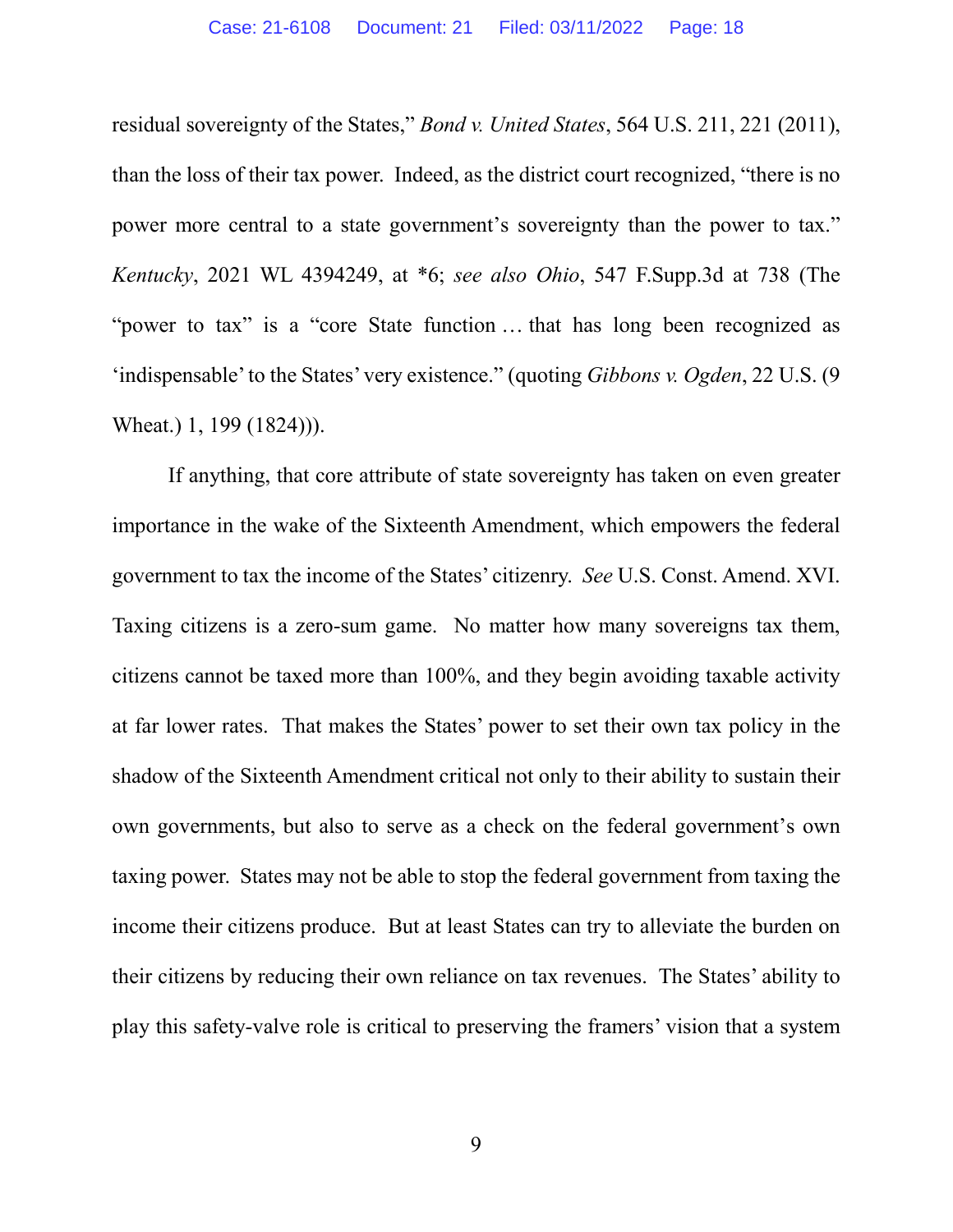of dual-sovereignty would enhance, rather than threaten, individual liberty. *See Bond*, 564 U.S. at 221.

Those bedrock tenets of federalism resolve this case. Some matters are simply too close to the core of state sovereignty for the federal government to dictate their terms, even if those terms are framed as conditions. *See Coyle v. Smith*, 221 U.S. 559, 577 (1911) (holding unconstitutional an effort to prevent Oklahoma from relocating its capitol as a condition of its admission to the Union). Just as the federal government may not dictate the location of a State capitol, the federal government may not dictate whether a State can lower or raise taxes. That Congress purports to do so here as a condition on the receipt of federal funds (or, more aptly, federal tax revenues collected from the States' citizens) makes no difference. As *Coyle* recognizes, some conditions are *per se* ultra vires.

That is clearly true of this unprecedented effort to dictate state tax policy. If the power to tax is indeed the power to destroy, then the federal government has no more business dictating what state governments may and may not tax than States have taxing federal instrumentalities. Indeed, where the Constitution puts certain revenue sources off-limits to States, it does so directly, as with Article I, Section 10's express prohibition on state taxes on imports and exports without Congress's consent. The idea that Congress can add to Article I, Section 10 as a condition of federal funding should be a non-starter. That likely explains why Congress has never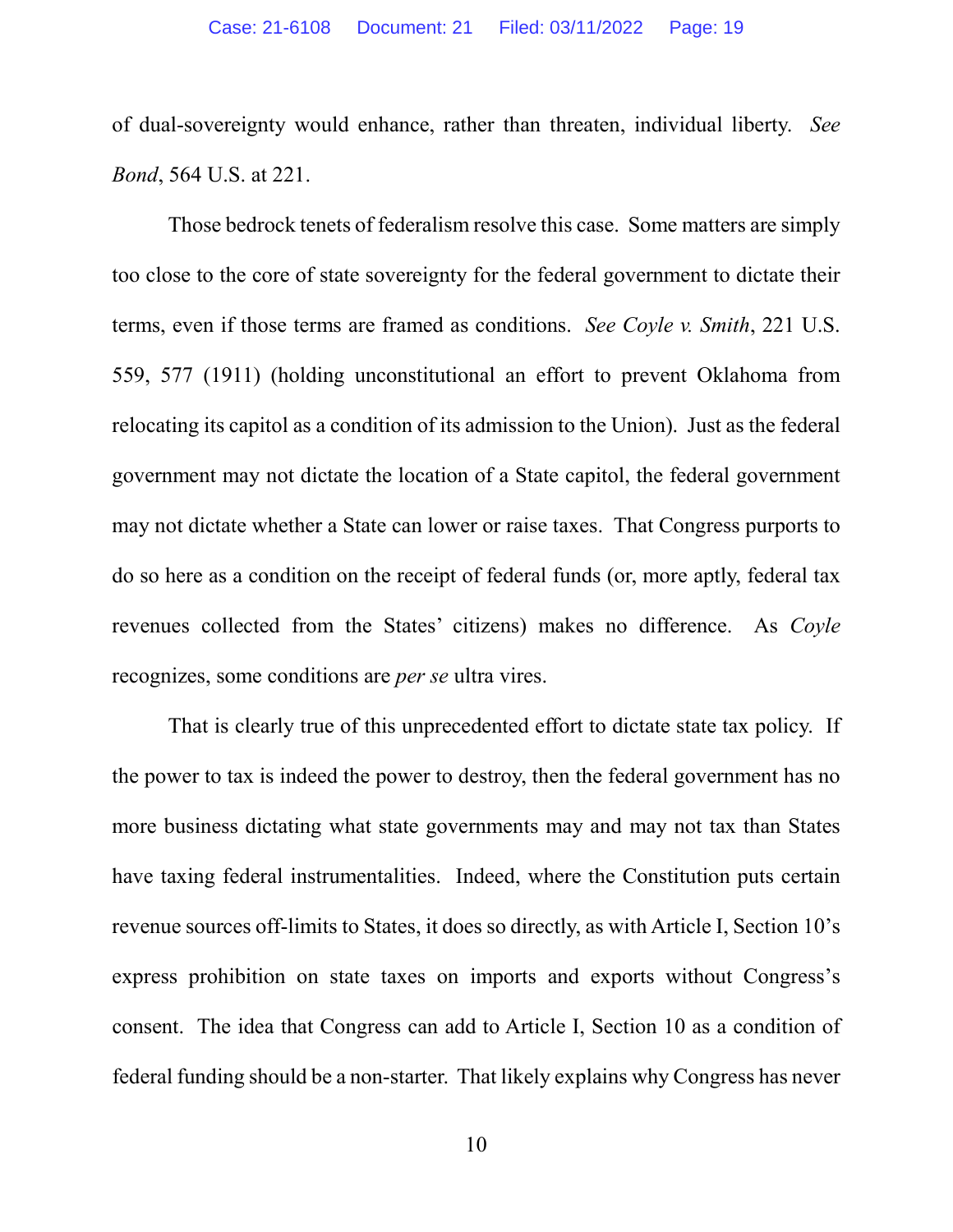taken this extraordinary step. Congress's "prolonged reticence would be amazing if such interference were not understood to be constitutionally proscribed." *Plaut v. Spendthrift Farm, Inc.*, 514 U.S. 211, 230 (1995); *see also NFIB v. OSHA*, 142 S.Ct. 661, 666 (2022) (noting, in the context of the OSHA vaccine mandate, that a "'lack of historical precedent,' coupled with the breadth of authority that the Secretary now claims, is a 'telling indication' that the mandate extends beyond the agency's legitimate reach" (quoting *Free Enter. Fund v. PCAOB*, 561 U.S. 477, 505 (2010))).

The intrusive effects of the tax mandate only became more apparent when Treasury promulgated its interim final rule, followed by a final rule with substantively identical provisions regarding the tax mandate, purporting to add post hoc clarity to the statute. *See Coronavirus State and Loc. Fiscal Recovery Funds*, 86 Fed. Reg. 26,786 (May 17, 2021); 87 Fed. Reg. 4,338. Far from clarifying or narrowing the sweep of the tax mandate, the rule only highlights the extent of the tax mandate's intrusion on a core area of the States' sovereignty. The rule requires each State to perform a multi-step assessment every year of how the amount of funds received under ARPA compares to any reductions in the State's tax revenue. Each State must also "provide to the Secretary periodic reports providing *detailed accounting* of the uses of funds, *modifications* to a State or Territory's tax revenue sources, and such *other information* as the Secretary may require." 87 Fed. Reg. at 4,448 (emphases added). And "the Secretary may request other additional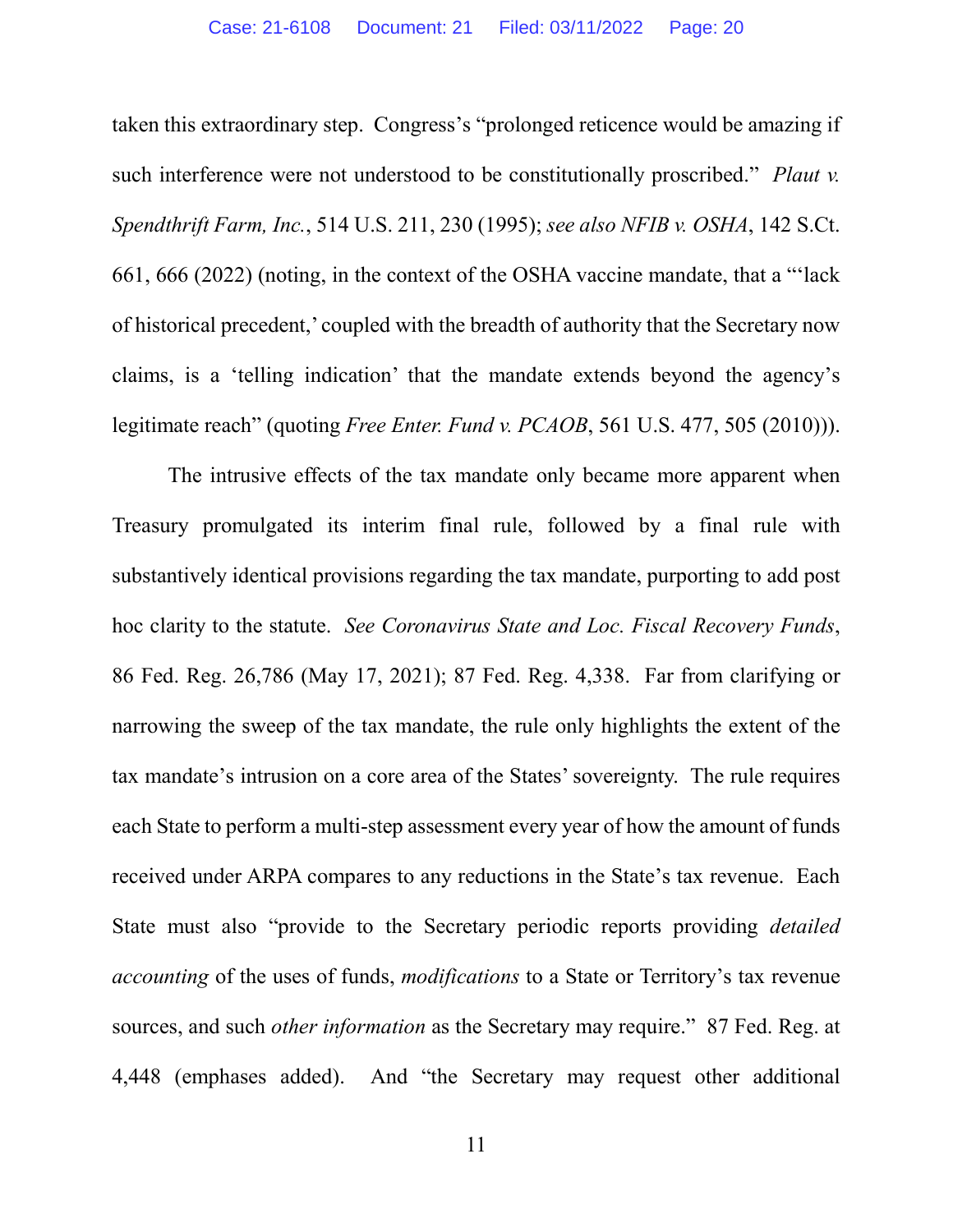information as may be necessary or appropriate." *Id.* As an article on ARPA's reporting requirements advised, the "many new requirements to gather and report non-financial data on these ARPA funded projects" represent "a significant change from past grants management practices."<sup>[2](#page-20-0)</sup> The rule thus confirms that the tax mandate gives the federal government unprecedented authority to micromanage the taxing power of the States.

The burdensome system of "accounting" is not the only way in which Treasury's rule exacerbates the constitutional problems with the tax mandate. The rule requires States to measure a "reduction" in net tax revenue by reference to the 2019 fiscal year. Although Treasury justifies this requirement by describing 2019 as the "last full fiscal year prior to the COVID-19 public health emergency," 87 Fed. Reg. at 4,426, it is also necessarily a baseline that reflects the policy preferences of past legislatures and governors, and not the will of the people as reflected in intervening elections. Thus, Treasury seeks to subvert the will of each State's voters on an always-important election issue. Moreover, the rule does not take account of the many things that could transpire between 2022 and 2024 that make freezing in amber the 2019 fiscal year an especially burdensome and intrusive requirement. And tying recoupment to the year 2019 forces States to look to the past rather than the

<span id="page-20-0"></span><sup>2</sup> Jack Reagan, *Reporting Requirements for the American Rescue Plan Act Money—What Cities and Counties Should Consider*, Am. City & County (Sept. 9, 2021), https://bit.ly/3u0FGSD.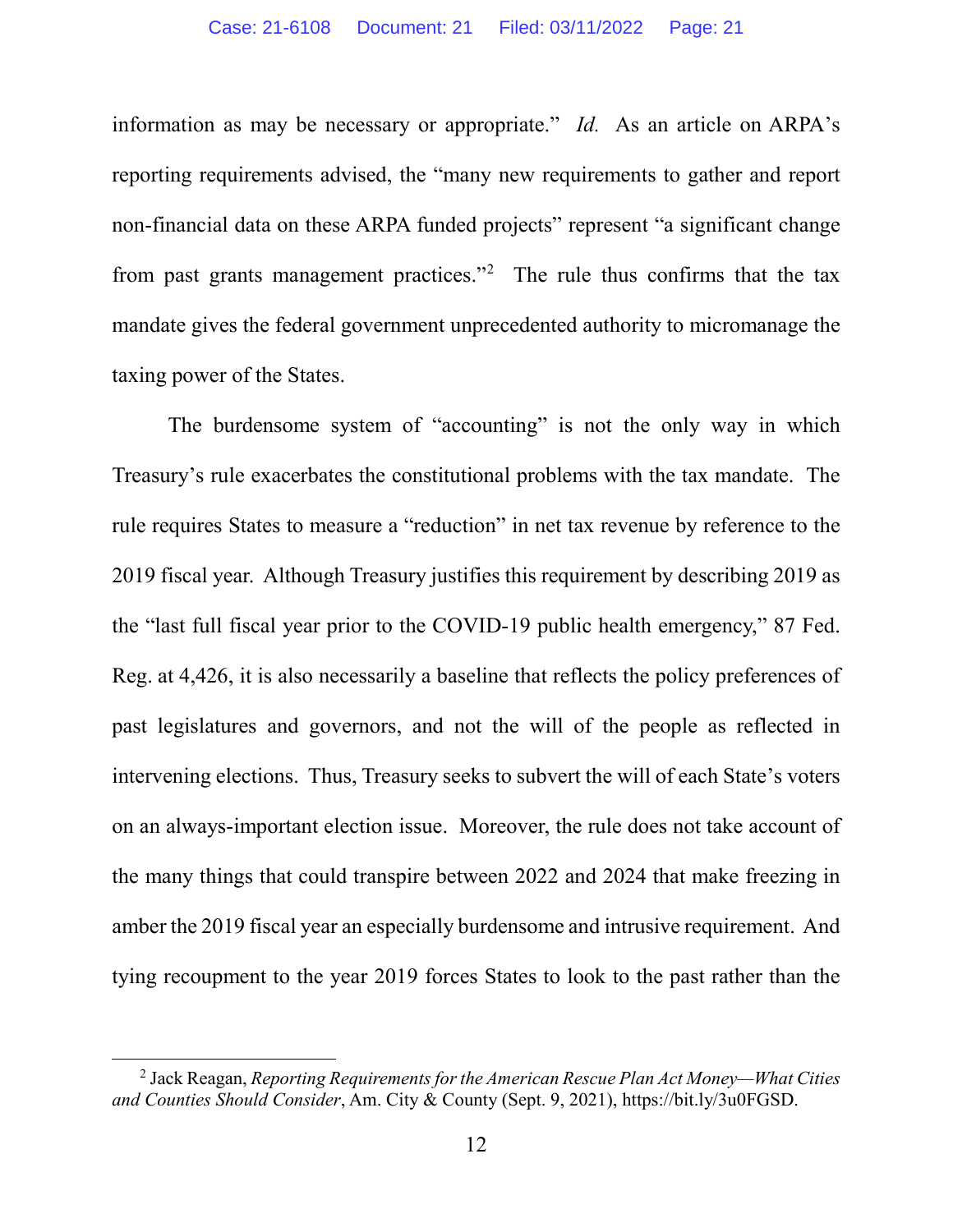future in gauging their policy priorities. Thus, even if a State projects that a tax cut will increase its revenue in the long run, the State must weigh that benefit against the risk that one year's revenue will dip below the 2019 level and subject the State to a potential recoupment action. In short, the tax mandate and the final rule install Treasury in a supervisory capacity over the States that is foreign to our system of federalism. *See Billings*, 29 U.S. at 544.

2. On top of all that, the mandate suffers from the additional infirmity of being impermissibly coercive. As the Supreme Court reaffirmed in *NFIB v. Sebelius*, when Congress offers federal funds to States on the condition that they enact or refrain from enacting certain policies, the condition is permissible only if the offer is voluntary not just in theory, but in fact. *See* 567 U.S. at 577. This remains true regardless of whether the condition is framed as a grant or a withdrawal of funds. In either instance, the limitation is critical because, "[n]o matter how powerful the federal interest involved, the Constitution simply does not give Congress the authority to require the States to regulate." *New York v. United States*, 505 U.S. 144, 178 (1992). By circumventing that rule, efforts to use the power of the federal purse to coerce States to do Congress's bidding "undermine the status of the States as independent sovereigns in our federal system." *NFIB v. Sebelius*, 567 U.S. at 577. It is thus incumbent on courts to carefully "scrutinize" spending legislation to ensure that Congress is "not using financial inducements to exert a 'power akin to undue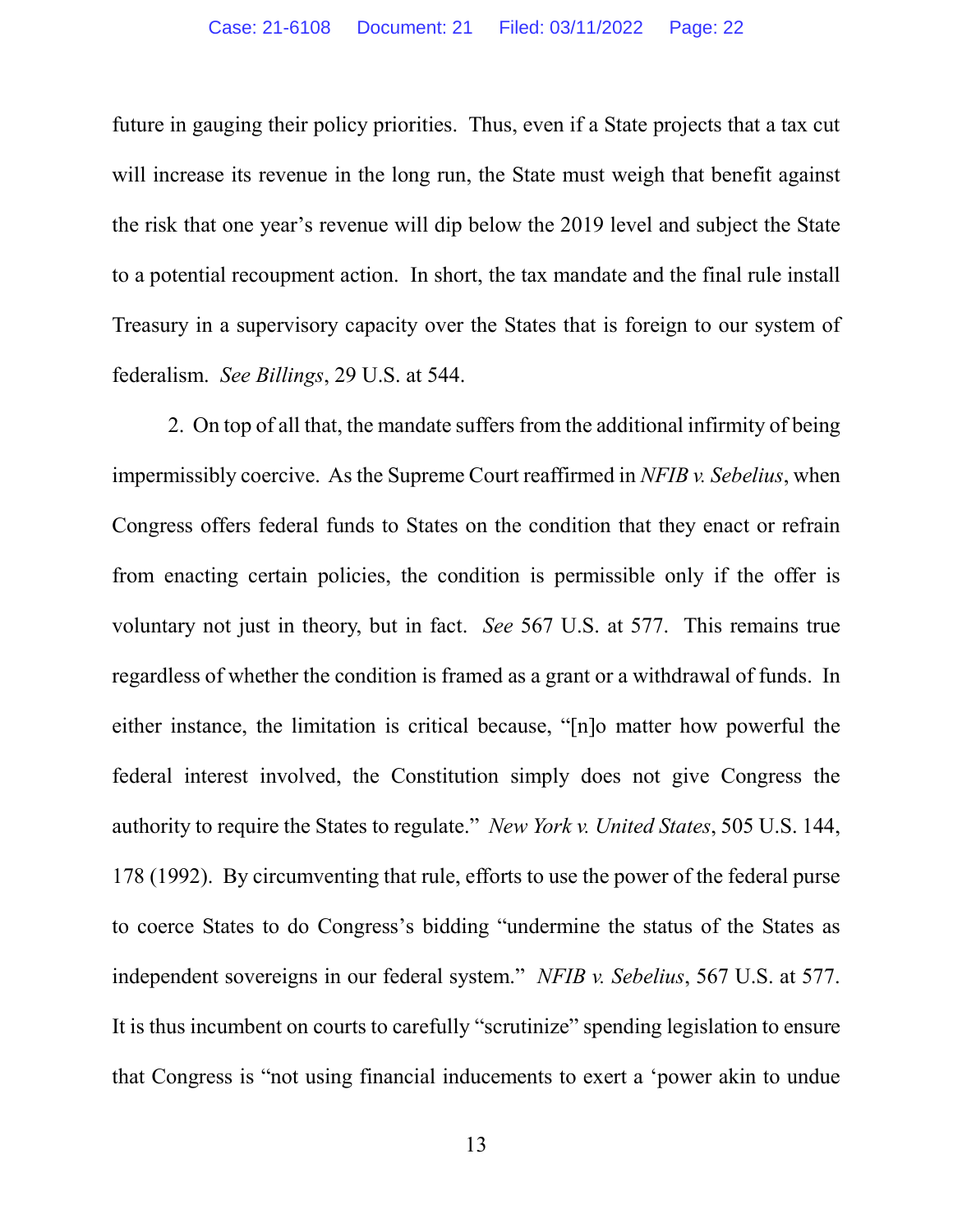influence'" on the States. *Id*. (quoting *Steward Mach. Co. v. Davis*, 301 U.S. 548, 590 (1937)). Federal "pressure turns into compulsion" when States no longer have a "legitimate choice whether to accept the federal conditions in exchange for federal funds." *Id*. at 577-78.

ARPA is clearly coercive by that standard. In *NFIB v. Sebelius*, the threatened "loss of over 10 percent of a State's overall budget" was "surely beyond" the constitutional line. *Id*. at 582, 585. Here, the \$195 billion available to States and the District of Columbia eclipses that by a wide margin. Plaintiffs Kentucky and Tennessee each will receive amounts equal to roughly one fifth of their respective general fund revenues for the preceding year. *Kentucky*, 2021 WL 4394249, at \*4. The \$5.4 billion Ohio stands to receive equals 7.2% of the State's pre-pandemic budget. Br. of State of Ohio, *Yellen v. State of Ohio*, No. 21-3787 (6th Cir. Oct. 12, 2021), Dkt.19, at 5. In other States, the number is still higher. The amount available to Mississippi is equivalent to nearly 30% of the State's 2022 budget proposals. [3](#page-22-0) The amount available to Arizona is equivalent to about 40% of that State's general fund budget.[4](#page-22-1) Indeed, the total amount available is equivalent to a whopping *20%* of the annual state tax collections of state governments.[5](#page-22-2) As in *NFIB v. Sebelius*, the

<span id="page-22-0"></span><sup>3</sup> *How the COVID-19 Pandemic is Transforming State Budgets*, Urb. Inst. (Feb. 4, 2022), https://urbn.is/3jsU9ni.

<sup>4</sup> *See* Complaint ¶11, *Arizona v. Yellen*, No. 2:21-cv-00514-DJH (filed Mar. 25, 2021).

<span id="page-22-2"></span><span id="page-22-1"></span><sup>5</sup> Jared Walczak, *Four Questions Treasury Must Answer About the State Tax Cut Prohibition in the American Rescue Plan Act*, Tax Found. (Mar. 18, 2021), https://bit.ly/3cYu0YB.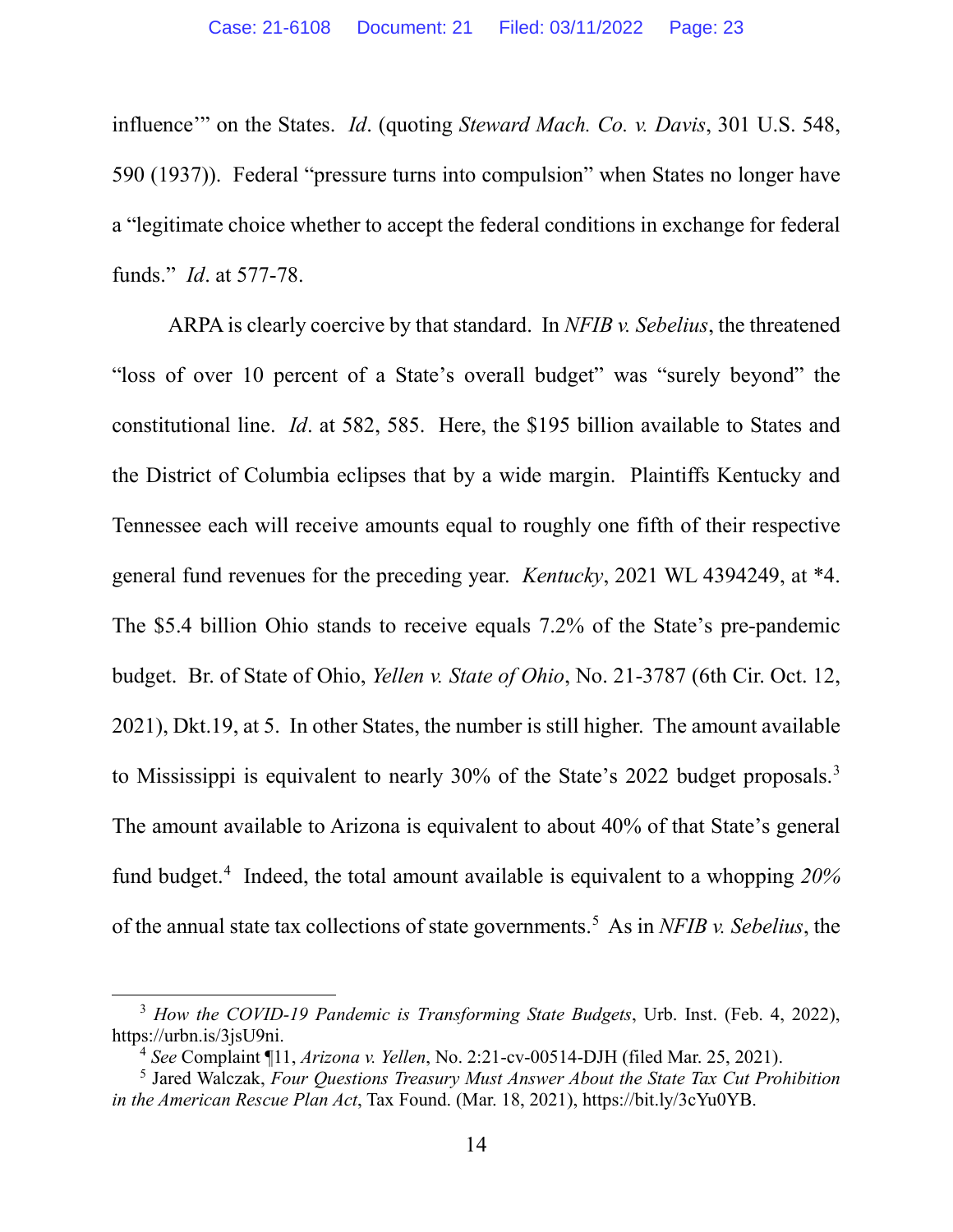sheer amount of money at issue "leaves the States with no real option but to acquiesce." 567 U.S. at 582.

Numbers alone do not tell the whole story. Over the past two years, the COVID-19 pandemic has forced the whole world to endure extreme economic hardship. Entire industries shut down for months on end, while others operated with reduced hours and customer capacities, all under the continued pressure of supply chain constraints. Thousands of Americans lost their jobs, had to forgo higher education, and have been crushed by medical bills related to COVID-19 treatments.

*Amici* have witnessed firsthand the economic devastation of the pandemic. Small businesses, in particular, have faced unprecedented hardship. In recent surveys of small business owners, 88% of participants reported having to work more hours to compensate for a labor shortage, and 92% of participants stated that their businesses were being affected by supply chain disruptions. [6](#page-23-0) The hospitality industry was also ravaged: 96% of restaurant operators surveyed by the National Restaurant Association reported experiencing disruptions in the supply of key items last year.<sup>[7](#page-23-1)</sup> Seventy-six percent of respondents to another recent survey reported that

<span id="page-23-0"></span><sup>6</sup> *See* NFIB Rsch. Ctr., *Covid-19 Small Business Survey (21)* at 6, 10 (Jan. 13, 2022), https://bit.ly/3om26wk.

<span id="page-23-1"></span><sup>7</sup> *See* Nat'l Restaurant Ass'n, *2022 State of the Restaurant Industry* (Jan. 31, 2022), https://bit.ly/3Ll6llE; *see also* Alex Sherman, *Five Charts That Show How COVID-19 Stopped the U.S. Economy In Its Tracks*, CNBC (Mar. 11, 2021), https://cnb.cx/3cZ97O0.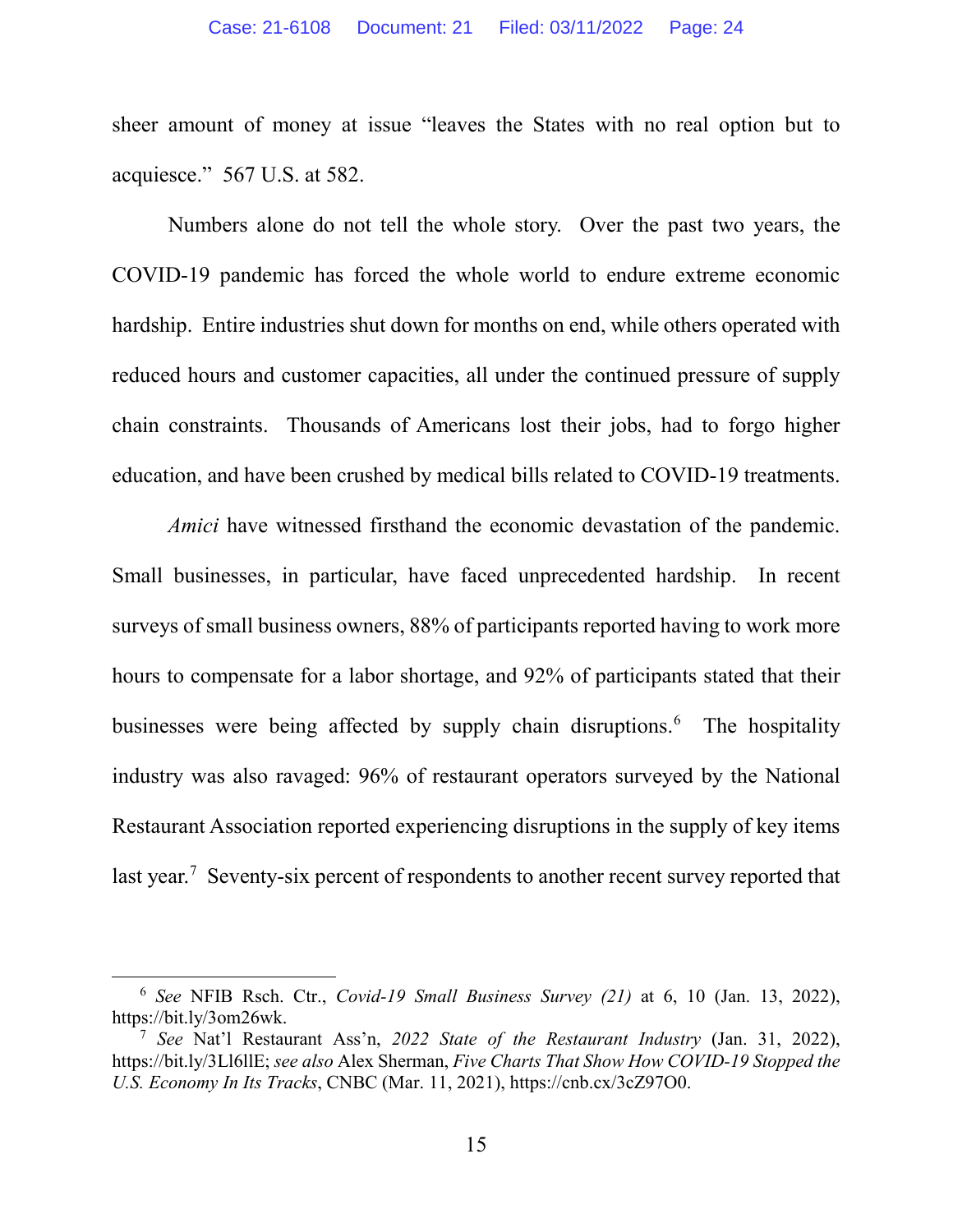business conditions were worse for their restaurants in January 2022 than just three months previously, and nationwide, hotels have lost \$111.8 billion in room revenue over the past two years.<sup>[8](#page-24-0)</sup> Nearly a third of all restaurant and hospitality workers lost their jobs in the first few months of the pandemic,<sup>[9](#page-24-1)</sup> and many have yet to return.<sup>[10](#page-24-2)</sup> More than  $100,000$  businesses of all stripes have permanently shuttered their doors,  $^{11}$  $^{11}$  $^{11}$ and most states still have tens of thousands of fewer jobs than they did in February  $2020$ <sup>[12](#page-24-4)</sup> The pandemic continues to inflict new harms on businesses, as a survey

<span id="page-24-0"></span><sup>8</sup> *See* Nat'l Restaurant Ass'n, *Restaurants Added More Than 100,000 Jobs in January* (Feb. 4, 2022), https://bit.ly/3J9zPRD; Am. Hotel & Lodging Ass'n, *The Year of the "New" Traveler* 2 (2022), https://bit.ly/34lxbct.

<span id="page-24-1"></span><sup>9</sup> Erin Huffer & Aravind Boddupalli, *The Leisure & Hospitality Sector Has an Employment Crisis—and It Might Be Getting Worse*, Urb. Wire (July 20, 2020), https://urbn.is/397ptlz.

<span id="page-24-2"></span><sup>10</sup> *See*, Nat'l Restaurant Ass'n, *Restaurants Added More Than 100,000 Jobs in January* (Feb. 4, 2022), https://bit.ly/3J9zPRD (as of publication, staffing levels at eating and drinking establishments remained roughly 8% below pre-pandemic levels); Nat'l Restaurant Ass'n, *Most Restaurants Remained Understaffed in December* (Jan. 7, 2022), https://bit.ly/3orzTUF (77% of restaurant operators reported not having enough employees to support demand); *State-by-State: Hotel Revenue, Tax and Job Loss*, Am. Hotel & Lodging Ass'n (Jan. 2022), https://bit.ly/3Go5mx7 (nationwide job loss of 22.8% in hotel industry between 2019 and 2021).

<span id="page-24-3"></span><sup>11</sup> Anne Sraders & Lance Lambert, *Nearly 100,000 Establishments That Temporarily Shut Down Due to the Pandemic Are Now Out of Business*, Fortune (Sept. 28, 2020), https://bit.ly/3t6dpci; Paul Davidson, *Vaccines Could Help Steady Economy; Yet Pandemic Isn't Over, Effects Are Likely to Linger*, USA Today at 3B (Dec. 31, 2020).

<span id="page-24-4"></span><sup>12</sup> *See* Econ. Policy Inst., *State Jobs and Unemployment* (Dec. 2021), https://bit.ly/3L9F5q7; *see also* Congressional Rsch. Serv., *Global Economic Effects of COVID-19* at Fig. 20 (Nov. 10, 2021), https://bit.ly/3J0iV7C (as of publication, in only one of sixteen measured sectors had the number of jobs lost in April 2020 been fully recovered); U.S. Bureau of Labor Statistics, *All Employees, Total Nonfarm (PAYEMS)*, FRED, Fed. Rsrv. Bank of St. Louis (Mar. 4, 2022), https://bit.ly/3dPMhbQ (total nonfarm employment in the United States is still more than 2 million jobs below its February 2020 level).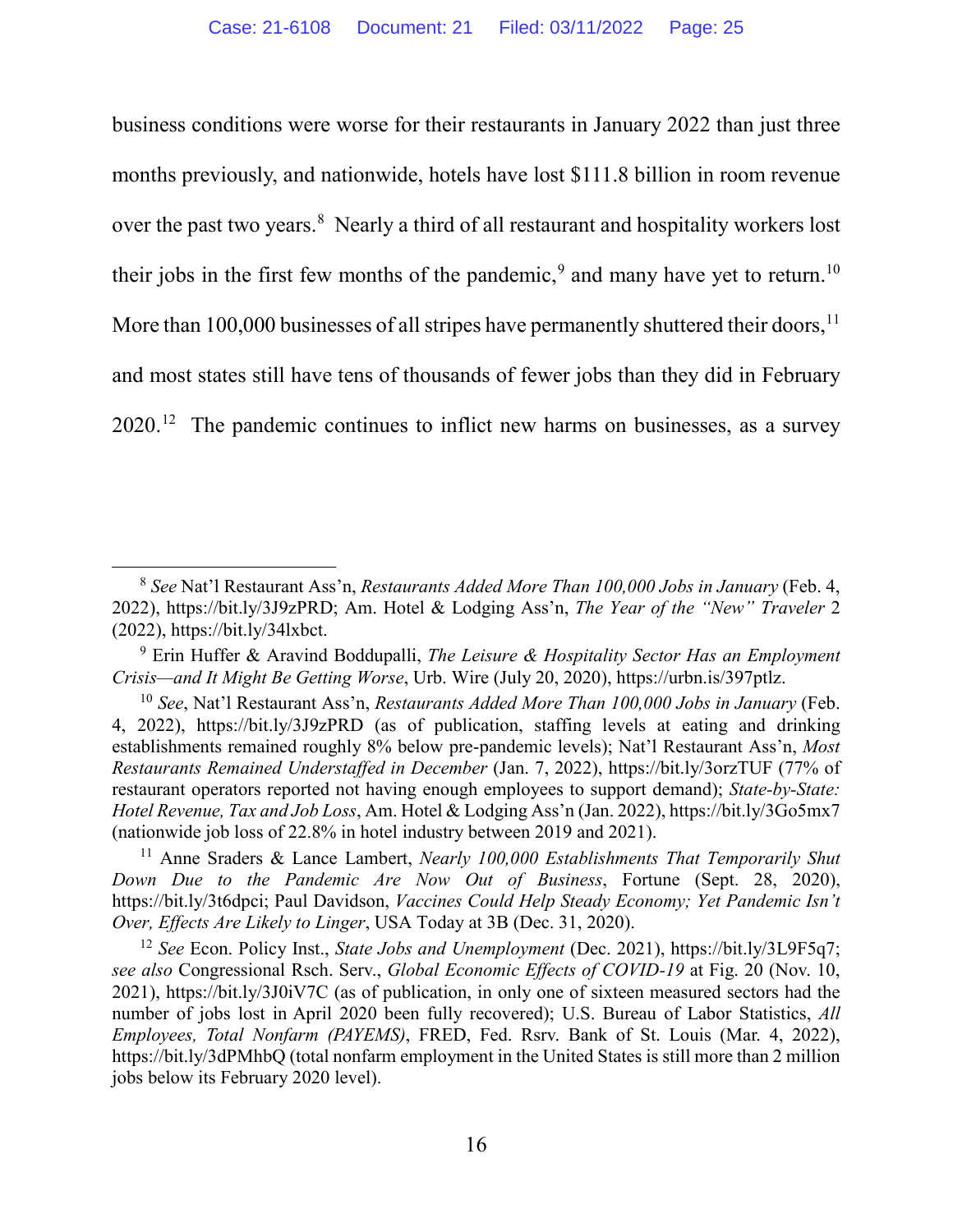found that 70% of small businesses reported a negative impact on sales resulting from the Omicron surge in COVID-19 cases.<sup>13</sup>

These economic hardships not only impact States' residents, but have a direct impact on States' budgets, many of which have faced sharp reductions in tax revenues alongside rising healthcare costs and record unemployment claims during the pandemic. [14](#page-25-1) Kentucky and Tennessee are no exception. In 2020 alone, Kentucky faced a budget shortfall of more than \$1 billion, and Tennessee cut executive agency budgets by 12% to combat projected shortfalls. *See* Compl. ¶¶20-21. Under normal circumstances, to refuse such a massive influx of tax dollars would be unthinkable; in these extraordinary times, to do so would border on unconscionable given that States' taxpayers will be the ultimate source of the funds whether or not a State accepts the funds. In short, as the district court held, "the coercion presented in the ARPA is exactly the kind of intrusion on state sovereignty that the Constitution prohibits." *Kentucky*, 2021 WL 4394249, at \*6. The tax mandate should be seen—

<span id="page-25-0"></span><sup>13</sup> *See* NFIB Rsch. Ctr., *Covid-19 Small Business Survey (21)* at 6 (Jan. 13, 2022), https://bit.ly/3om26wk.

<span id="page-25-1"></span><sup>14</sup> *See* U.S. Census Bureau, *Quarterly Summary of State and Government Tax Revenue for Third Quarter 2021* (Dec. 16, 2021), https://bit.ly/3rrY33b (total state tax revenue decreased by 1.6 percent year over year from Q3 2020); Anshu Siripurapu & Jonathan Masters, *How COVID-19 Is Harming State and City Budgets*, Council on Foreign Relations (Mar. 19, 2021), https://on.cfr.org/3f9vjqm; *see also* Stacey Barchenger, *States Have Billions of Dollars from the American Rescue Plan. Now They Have to Spend It*, NorthJersey.com (May 5, 2021), https://njersy.co/3jvHOi5 (reporting that the government of Maryland intends to spend more than 25% of its ARPA funds "to refill the state's unemployment trust fund and stabilize unemployment insurance tax rates").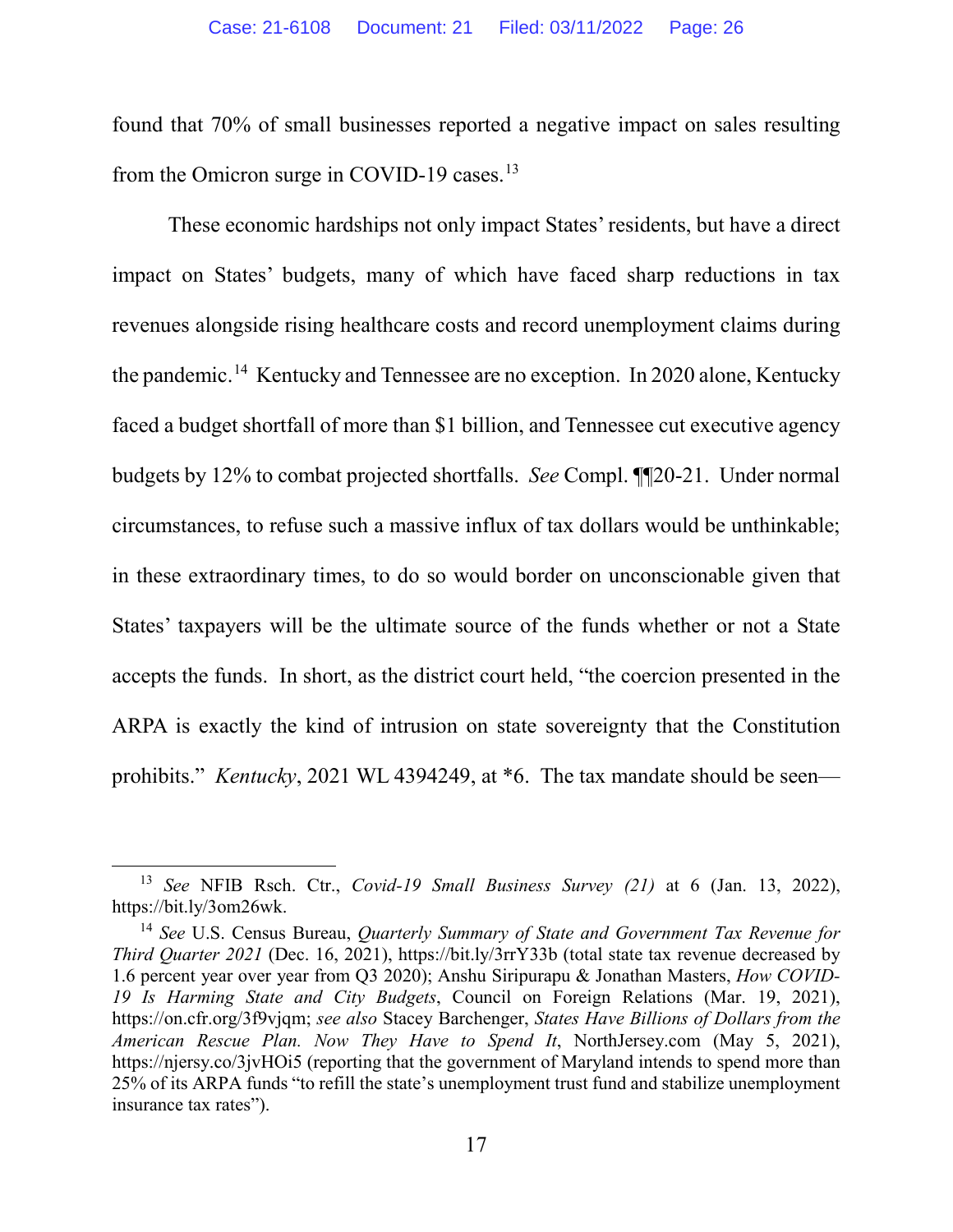and rejected—as exactly what it is: an unconstitutional effort to strip States of their core sovereign right to determine their own tax policy.

## <span id="page-26-0"></span>**II. Left Standing, The Tax Mandate Will Have Dire Consequences.**

Not only is the tax mandate unconstitutional; its ostensible ban on *any* tax measure that reduces a State's net revenues also creates ongoing hardships for state and local governments, as well as businesses and citizens who rely on tax relief or other changes in tax policy to promote economic growth—especially in times like these. The Supreme Court has long recognized that any "delay" in a State's ability to enforce its tax policies "may derange the operations of government," causing "serious detriment to the public." *Dows v. City of Chicago*, 78 U.S. 108, 110 (1870). That is as true today as it was 150 years ago. If anything, the threat is even more pronounced at this critical juncture in our Nation's history because many of the policies States are pursuing or wish to pursue are designed to reduce the financial strain of the pandemic within their respective borders. Many State legislatures recently passed measures specifically aimed at reducing tax burdens on businesses; many of these laws were designed to bolster small businesses and industries that have suffered substantial harm as the result of government-mandated closures and other restrictions. The ability to reduce the tax burdens of these businesses is a critical tool for the States in their efforts to restore economic vitality within their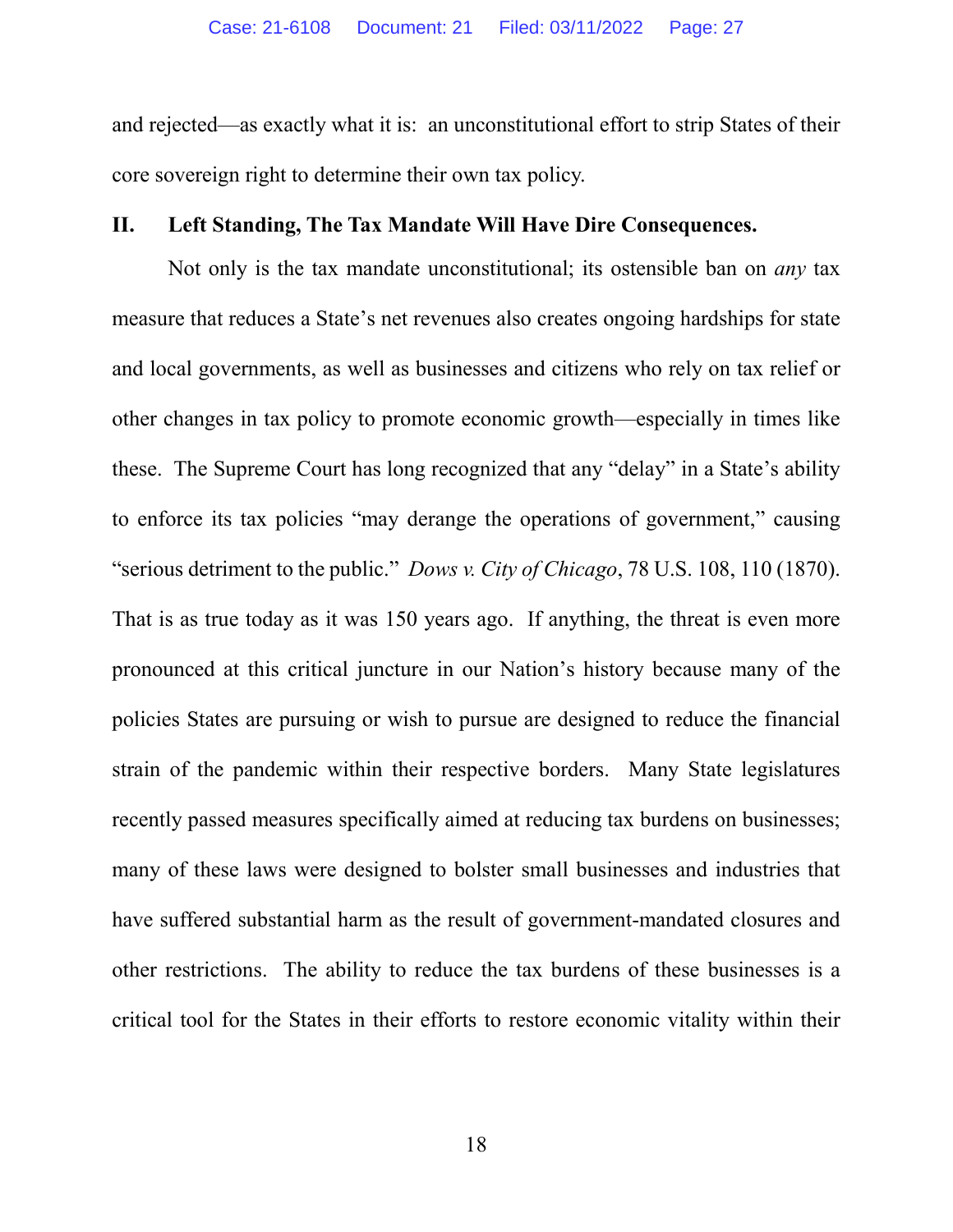borders,<sup>[15](#page-27-0)</sup> but to the extent those measures or others like them contribute to a reduction in net tax revenue, the States' ARPA funds may be in jeopardy.

For example, Ohio has doubled the amount available for tax credits under the rural-business growth program, which "provides an incentive to investors that capitalize companies with principal business in a county with less than 200,000 people."[16](#page-27-1) The same bill extends sales-tax exemptions to employment-placement services, which help find temporary jobs for prospective employees.<sup>[17](#page-27-2)</sup> Louisiana recently reduced its small-business franchise tax rate (contingent on ratification of a state constitutional amendment) and extended certain pandemic-related tax-relief measures.[18](#page-27-3) New Mexico recently passed a bill establishing a gross receipts tax deduction for food and beverage establishments, which were hit particularly hard by pandemic-related closures and restrictions.[19](#page-27-4) Maryland recently passed its own sweeping COVID-19 relief bill that, among other things, supports small businesses with a sales tax credit of up to \$3,000 per month—a nearly \$200 million

<span id="page-27-0"></span><sup>15</sup> *See* Jack M. Mintz, *Tax Policy and Fiscal Sustainability Post-Covid*, BloombergTax.com (Feb. 2, 2021), https://bit.ly/3641G47 (noting that "[c]urrent tax policy is supportive of households and businesses through deferrals or tax reductions as governments continue to deal with health restrictions," and a "first priority is to support private investment and improve productivity with corporate and personal tax rate reductions").

<span id="page-27-3"></span><span id="page-27-2"></span><span id="page-27-1"></span><sup>16</sup> *See* Ohio Dep't of Dev., *Ohio Rural Business Growth Program*, [https://bit.ly/3BwyTmK;](https://bit.ly/3BwyTmK) Am. Sub. H.B. 110, 134th Gen. Assemb. (Ohio, enrolled June 30, 2021).

<sup>17</sup> Am. Sub. H.B. 110, *supra* note 16.

<sup>18</sup> *See* S.B. 161, 2021 Leg., Reg. Sess. (La. 2021).

<span id="page-27-4"></span><sup>19</sup> S.B. 1, 55th Leg., 1st Sess. (N.M. 2021).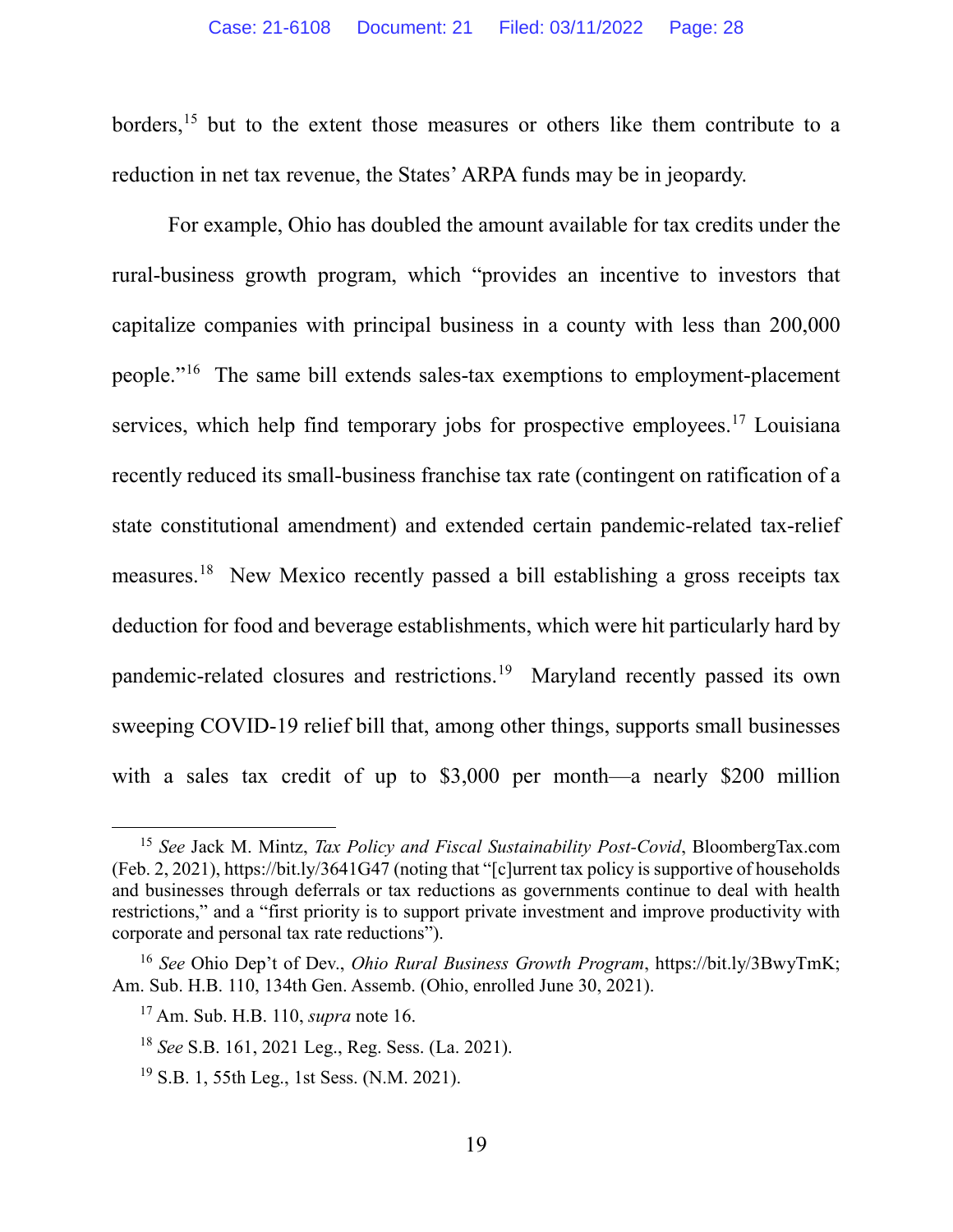commitment.[20](#page-28-0) In May 2021, Oklahoma reduced its corporate income tax rate by 2%.[21](#page-28-1) And California's February 2021 relief law includes \$2.1 billion for grants to small businesses impacted by the pandemic, as well as fee waivers for the nearly  $60,000$  restaurants and bars licensed throughout the State.<sup>[22](#page-28-2)</sup>

The States' efforts also provide critical aid to individuals. New Mexico recently passed a \$600 income tax rebate to families and individuals who receive the State's Working Families tax credit.<sup>23</sup> Maryland's relief law provides direct stimulus payments to low-income residents—a total of \$178 million in relief to 400,000 Marylanders.<sup>24</sup> Texas recently passed a property-tax bill that accelerates new homeowners' eligibility for a tax exemption.<sup>25</sup> In addition, many States are considering or recently enacted tax measures that have nothing to do with COVID-19 relief, but that are manifestly in the public interest. Plaintiff Tennessee is considering a bill to create tax credits for small businesses that convert to employee ownership.[26](#page-28-6) Ohio created a new education tax-credit program that prioritizes low-

 $20$  S.B. 496, 442d Gen. Assemb., Reg. Sess. (Md. 2021).

 $21$  H.B. 2960, 58th Leg., Reg. Sess. (Okla. 2021).

<span id="page-28-3"></span><span id="page-28-2"></span><span id="page-28-1"></span><span id="page-28-0"></span><sup>22</sup> *See* Office of Gov. Gavin Newsom, *Governor Newsom Signs Legislative Package Providing Urgent Relief to Californians Experiencing Pandemic Hardship* (Feb. 23, 2021), [https://bit.ly/2Q6wXOU.](https://bit.ly/2Q6wXOU)

 $^{23}$  S.B. 1, 55th Leg., 1st Sess. (N.M. 2021).

<span id="page-28-4"></span><sup>24</sup> *See* Office of Gov. Larry Hogan, The RELIEF Act of 2021, https://bit.ly/2O6yoMG.

<span id="page-28-5"></span> $25$  S.B. 8, 87th Leg., 2d Spec. Sess. (Tex. 2021).

<span id="page-28-6"></span><sup>26</sup> H.B. 2100, 112th Gen. Assemb., Reg. Sess. (Tenn. 2022).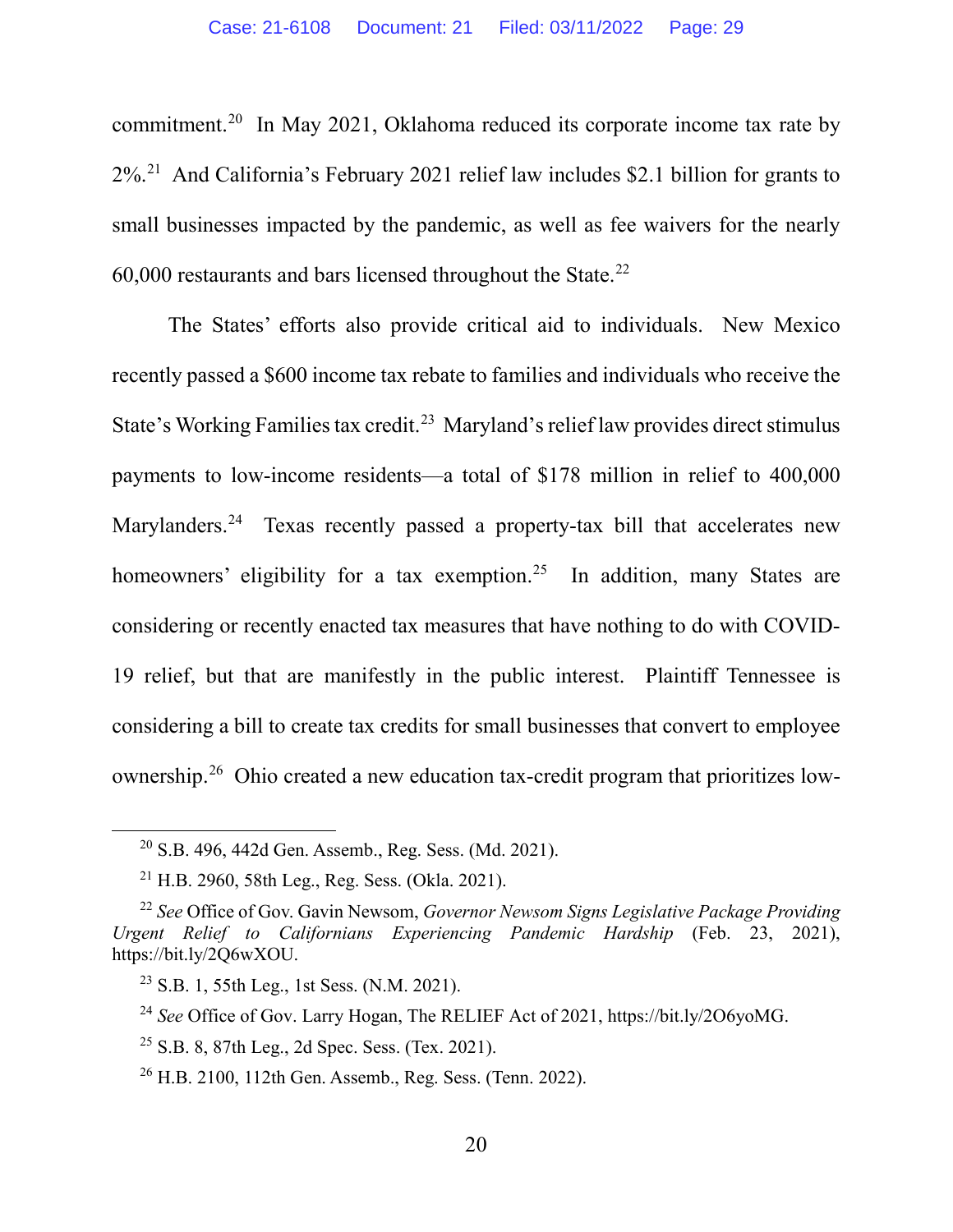income Ohioans<sup>[27](#page-29-0)</sup> and has exempted payments made to taxpayers by the Ohio Bureau of Workers' Compensation from the State's commercial-activity tax.<sup>[28](#page-29-1)</sup> Missouri has extended tax credits for families who adopt a child out of foster care.<sup>[29](#page-29-2)</sup> Georgia did the same.<sup>30</sup> Alabama established tax deductions for residents who purchase storm shelters to protect their families from tornadoes.[31](#page-29-4) Given its most natural construction, the tax mandate may implicate all of these measures, and more. As the district court noted, the tax mandate means that "[S]tates must forego the exercise of important flexibility and power when it comes to making their own taxing decisions." *Kentucky*, 2021 WL 4394249, at \*1.

To be sure, the federal government has tried to assure States that the mandate need not be read so broadly, and has purported to fix any ambiguity in the statutory language through the interim and then the final Treasury rule. But state and local officials remain unsure as to how they may permissibly exercise their own sovereign tax powers without risking a federal objection and recoupment action. In a public comment submitted to the Treasury last June, leadership on New Hampshire's House Ways and Means Committee indicated that the committee was "struggling with the

<span id="page-29-0"></span><sup>27</sup> *See* Am. Sub. H.B. 110, *supra* note 16.

<span id="page-29-1"></span><sup>28</sup> *See* Sub. S.B. 18, 134th Gen. Assemb. §6 (Ohio, enrolled Mar. 29, 2021).

<span id="page-29-2"></span><sup>29</sup> *See* H.B. 429, 101st Gen. Assemb., 1st Reg. Sess. (Mo. 2021).

<span id="page-29-3"></span><sup>30</sup> H.B. 114, 156th Gen. Assemb., Reg. Sess. (Ga. 2021).

<span id="page-29-4"></span><sup>31</sup> *See* H.B. 227, 2021 Leg., Reg. Sess. (Ala. 2021).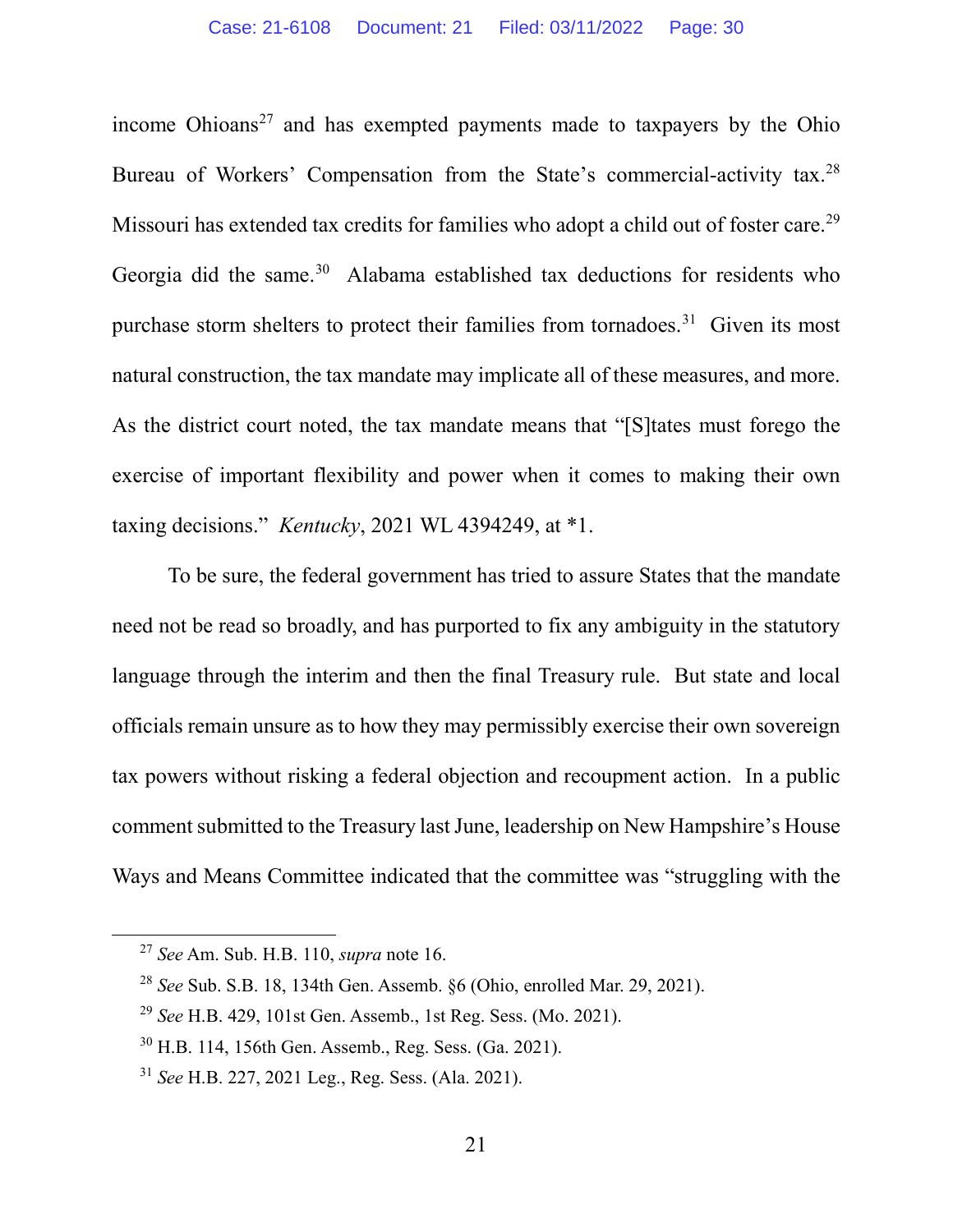implications of the tax provisions in ARPA."[32](#page-30-0) The State faced particular confusion over the interaction of New Hampshire's "distinctive version of the corporate income tax" with the rule's carve-out for "income tax changes … that simply conform with recent changes in Federal law."[33](#page-30-1) And "questions about major timing issues" remain, regarding the measurement and collection of recoupment amounts.<sup>[34](#page-30-2)</sup> The Speaker of the House in Iowa has expressed similar hesitation, remarking that the State is being "cautious" with its policies to ensure that it is "not using" ARPA funds "in a way they're not intended."[35](#page-30-3) And in California, a local regulator expressed his confusion over ARPA, observing, "[w]hen we first got the ARPA, we were told it was going to be, 'You can use it for whatever you want[]' … And then when we got the guidance we realized that that's not really the case."<sup>36</sup> Indeed, some governments have needed to enlist additional resources simply to try to interpret how they can spend the money. In Texas earlier this year, one local official observed that "there's no one in the county that can have that expertise;" his county decided to hire "a law firm to help us determine what the rules and regulations [are] that the federal

<span id="page-30-1"></span><span id="page-30-0"></span><sup>32</sup> Comment from Almy, Rep. Susan, *Coronavirus State and Loc. Fiscal Recovery Funds*, Regulations.gov (June 29, 2021), https://bit.ly/3Ae135X; 86 Fed. Reg. at 26,808.

<sup>33</sup> Comment from Almy, Rep. Susan, *supra* n.32; 86 Fed. Reg. at 26,808.

<sup>34</sup> Comment from Almy, Rep. Susan, *supra* n.32.

<sup>35</sup> Stacey Barchenger, *supra* n.14.

<span id="page-30-4"></span><span id="page-30-3"></span><span id="page-30-2"></span><sup>36</sup> Malea Martin, *As Cities Await Finalized American Rescue Plan Act Guidelines, Some Funding Decisions Remain in Limbo*, Santa Maria Sun (June 16, 2021), https://bit.ly/3qHcn5S.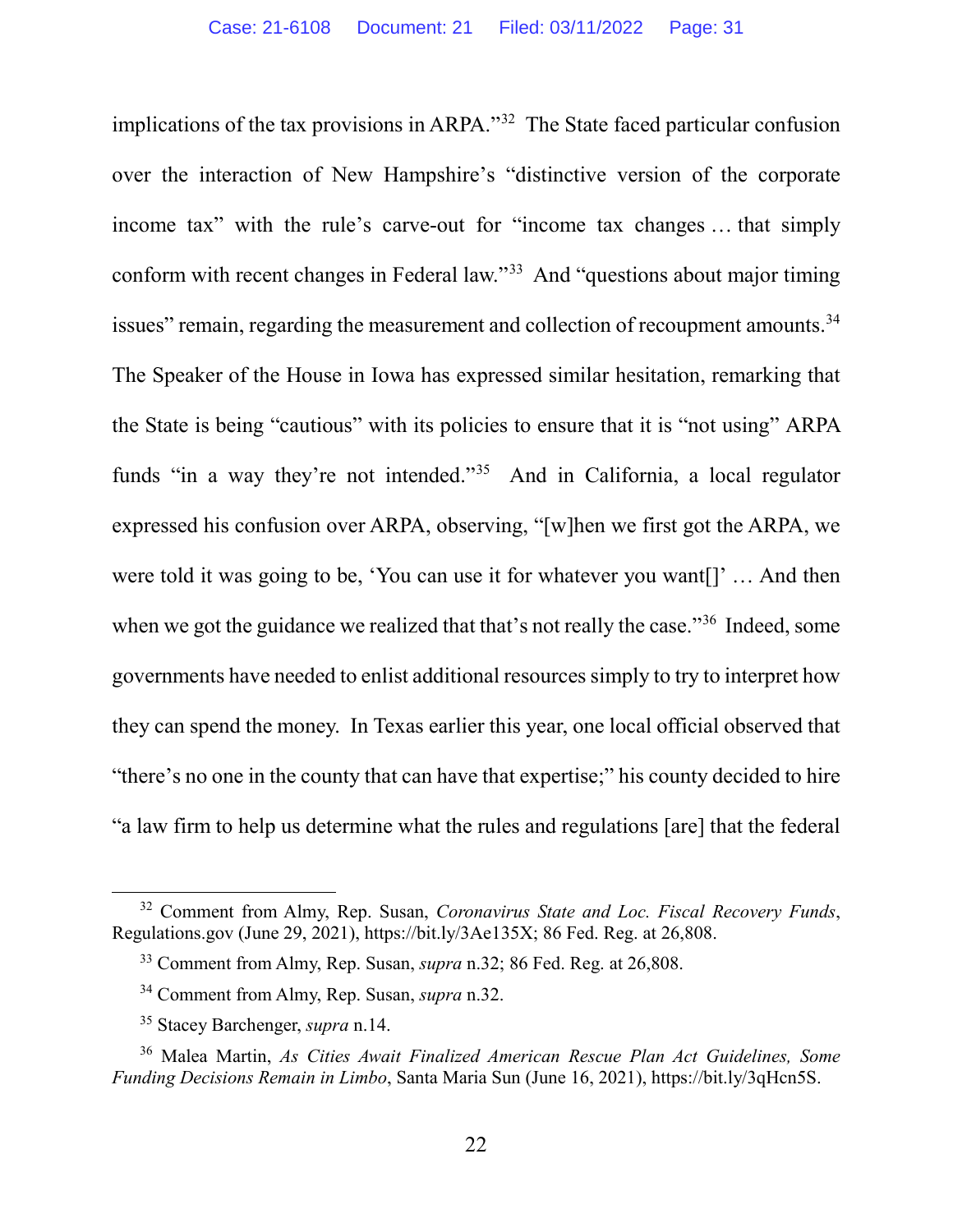government has put on this money."[37](#page-31-0) In Ohio, local administrators told reporters in June that they were "waiting for a couple of law firms to come out with their interpretations" of the Treasury guidelines and that they were "expecting some seminars on the topic."<sup>[38](#page-31-1)</sup>

This lack of clarity alone is a fatal problem, as Congress must impose any conditions "unambiguously[,] enabl[ing] the States to [be] cognizant of the consequences of their participation." *South Dakota v. Dole*, 483 U.S. 203, 207 (1987); *see also Arlington Cent. Sch. Dist. Bd. of Educ. v. Murphy*, 548 U.S. 291, 296 (2006) (requiring "clear notice" of conditions); *Ohio*, 547 F.Supp.3d at 733-34 (ARPA violates the Spending Clause because it is ambiguous). But even setting aside the ambiguity problem—which, far from curing, the final rule only compounds—States do not have time to wait for Treasury to engage in trial and error over the meaning of a statute intruding so deeply on a State's prerogatives. States are confronted with pressing public policy issues now. For example, a new bill being considered by plaintiff Kentucky would establish tax credits for investments in businesses in counties hit by the December 2021 tornado.<sup>39</sup> Texas's new property-

<span id="page-31-0"></span><sup>37</sup> Rachel Robinson, *Midland Co. Hires Law Firm to Plan How to Use American Rescue Plan Act Funds*, NewsWest9.com (Jan. 24, 2022), https://bit.ly/3gmGlIi.

<span id="page-31-2"></span><span id="page-31-1"></span><sup>38</sup> Linda Gandee, *Avon to Receive Almost \$4.6 Million From the American Rescue Plan Act of 2021*, Cleveland.com (June 14, 2021), https://bit.ly/2TiSwy1.

<sup>39</sup> H.B. 308, 2022 Leg., Reg. Sess. (Ky. 2022).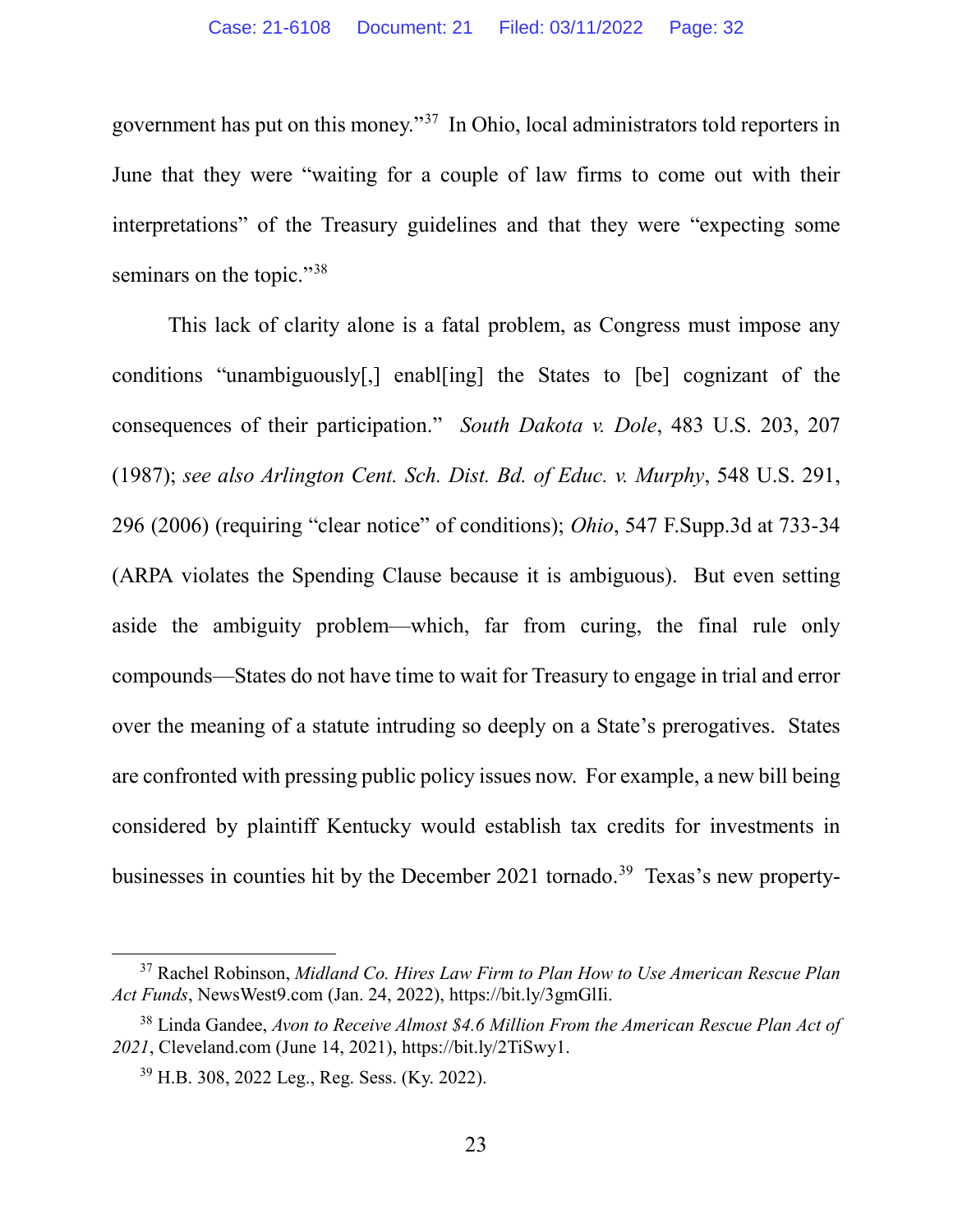tax reform responds to polling showing that more than 75% of registered voters viewed property-tax obligations as a significant problem.<sup>40</sup> And New York's "return-to-work" tax credit of \$5,000 per new employee for restaurant owners seeks to directly address the severe staffing shortage in the restaurant industry.<sup>41</sup>

As the district court recognized, there is "no cognizable interest of the federal government" in prohibiting States from lowering the tax burden on their residents, businesses, and entrepreneurs—at precisely the time when they need relief most. *Kentucky*, 2021 WL 4394249, at \*7. "Congress may not impose conditions unrelated to the federal interest in enacting spending legislation." *Ohio*, 547 F.Supp.3d at 729 (internal quotation marks and citation omitted). And "it is always in the public interest to prevent the violation of a party's constitutional rights." *G & V Lounge, Inc. v. Mich. Liquor Control Comm'n*, 23 F.3d 1071, 1079 (6th Cir. 1994). Indeed, the "public interest is safeguarded with a decision in favor of the Plaintiffs" because "the States' ability to set their taxing policy as a co-sovereign enhances, rather than threatens, individual liberty." *Kentucky*, 2021 WL 4394249, at \*7; *see also id.* at \*6 ("[T]he federal government's condition implicates not only powers at the core of state sovereignty, but individual liberties reserved to citizens, as well.").

<span id="page-32-1"></span><span id="page-32-0"></span><sup>40</sup> Bethany Blankley, *Texas Lawmakers to Consider Property Tax Relief Measures*, The Center Square (July 12, 2021), https://bit.ly/3ASoj93.

 $41$  S.B. 2500, 2021 Leg., Reg. Sess. (N.Y. 2021).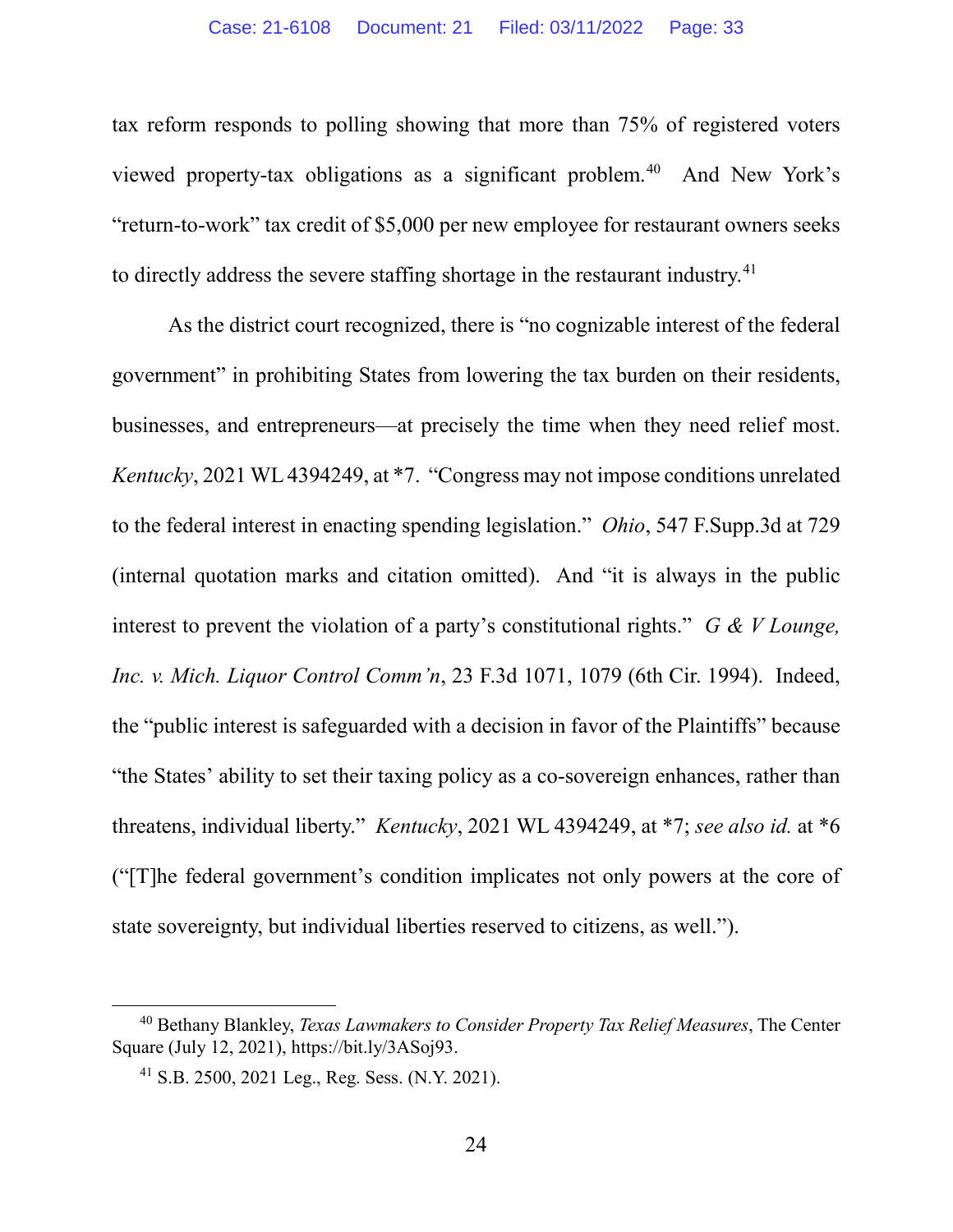But even assuming some countervailing federal interest exists, the balance of equities plainly favors an injunction. The tax mandate was an eleventh-hour addition to the bill, reflecting little legislative forethought and no formal legislative history.<sup>[42](#page-33-1)</sup> Congress did not even bother to explain why it chose to rush in where two centuries of previous Congresses feared to tread. The whole point of ARPA is to provide economic relief to critical sectors of American society that were hit especially hard by the pandemic.<sup>[43](#page-33-2)</sup> Tax relief is an obvious means of achieving that policy objective, yet Congress placed it off limits to the States. *Cf. City of Philadelphia v. Sessions*, 280 F.Supp.3d 579, 657 (E.D. Pa. 2017) (finding it meaningful that requiring the city to forgo funds would prevent the city from addressing the opioid epidemic, which the federal government had described as "a major public health crisis"). In short, even assuming there are some equities on the other side of the ledger, the balance is not close.

#### **CONCLUSION**

<span id="page-33-0"></span>This Court should affirm the district court's permanent injunction.

<span id="page-33-1"></span><sup>42</sup> *See* Patrick Gleason, *How Senator Joe Manchin's Move To Block Tax Relief in His Own State Costs All U.S. Taxpayers*, Forbes (Mar. 16, 2021), https://bit.ly/31vV782.

<span id="page-33-2"></span><sup>43</sup> *See* Pub. L. No. 117-2, §9901(c)(1)(A); Press Release, *President Biden Announces American Rescue Plan*, White House (Jan. 20, 2021), https://bit.ly/3f4S5Qe.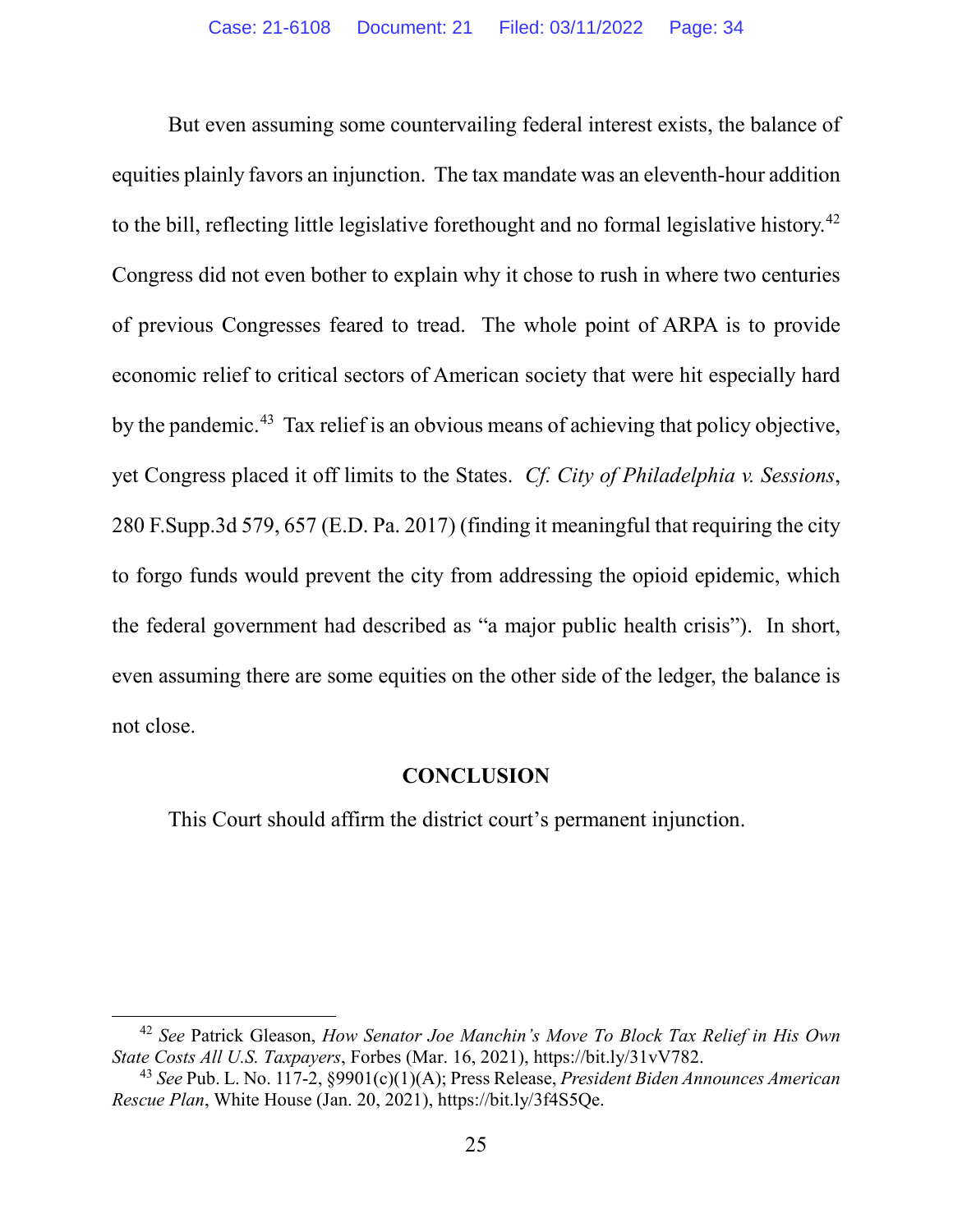Respectfully submitted,

PAUL LETTOW JANET GALERIA U.S.CHAMBERLITIGATION CENTER 1615 H Street, NW Washington, DC 20062

KAREN HARNED ROB SMITH NFIB SMALL BUSINESS LEGAL CENTER 555 12th Street, NW Suite 1001 Washington, DC 20004

s/Paul D. Clement PAUL D. CLEMENT ERIN E. MURPHY KASDIN M. MITCHELL ELIZABETH HEDGES KIRKLAND & ELLIS LLP 1301 Pennsylvania Avenue, NW Washington, DC 20004 (202) 389-5000 paul.clement@kirkland.com

*Counsel for* Amici Curiae *Chamber of Commerce of the United States of America and National Federation of Independent Business Small Business Legal Center*

March 11, 2022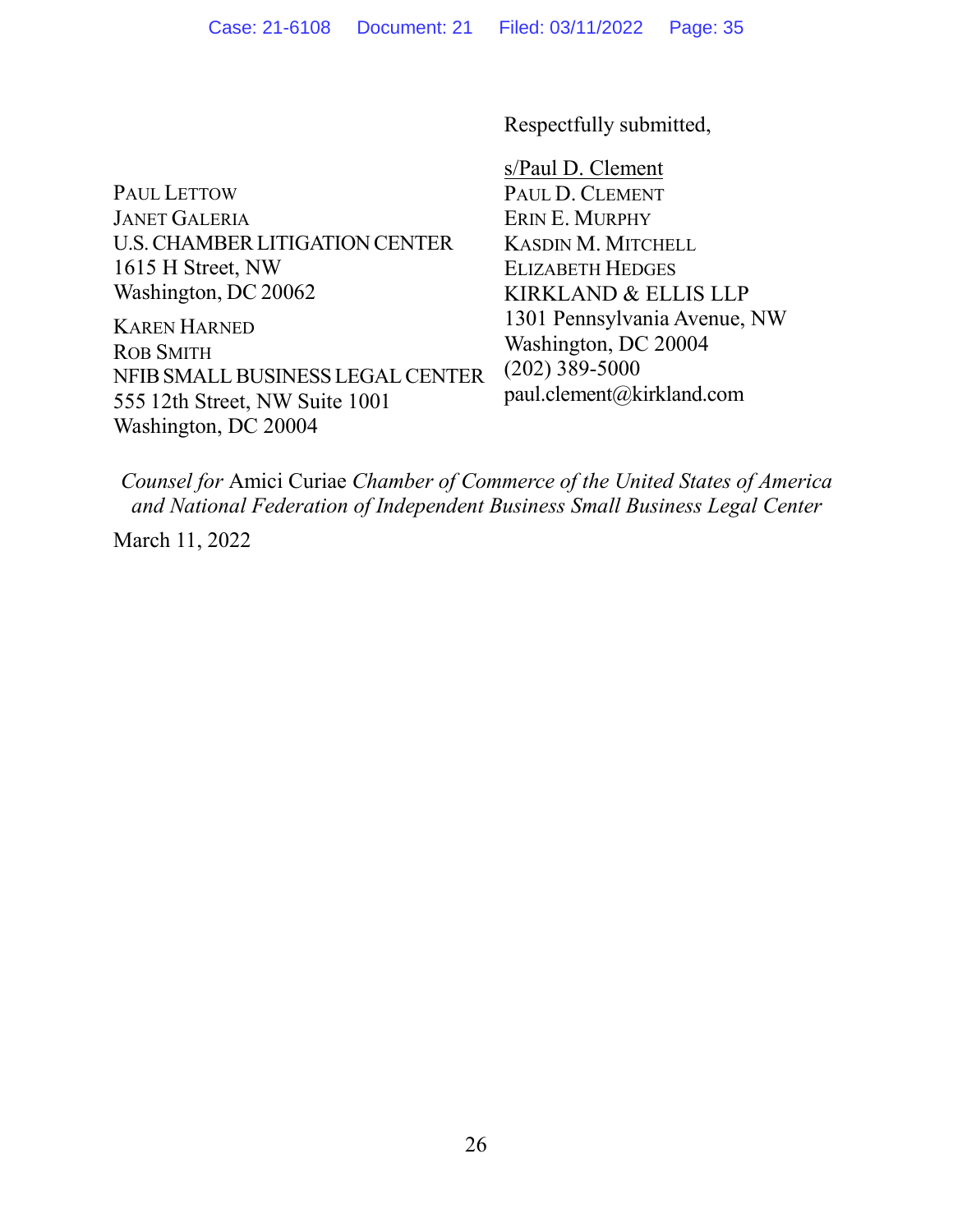## **CERTIFICATE OF COMPLIANCE**

<span id="page-35-0"></span>1. This brief complies with the type-volume limitation of Fed. R. App. P.  $32(a)(7)(B)$  because this brief contains 6,484 words, excluding the parts of the brief exempted by Fed. R. App. P. 32(f) and 6th Cir. R. 32(b).

2. This brief complies with the typeface requirements of Fed. R. App. P.  $32(a)(5)$  and the type style requirements of Fed. R. App. P.  $32(a)(6)$  because this brief has been prepared in a proportionally spaced typeface using Microsoft Word 2016 with 14-point Times New Roman font.

Date: March 11, 2022

s/Paul D. Clement Paul D. Clement